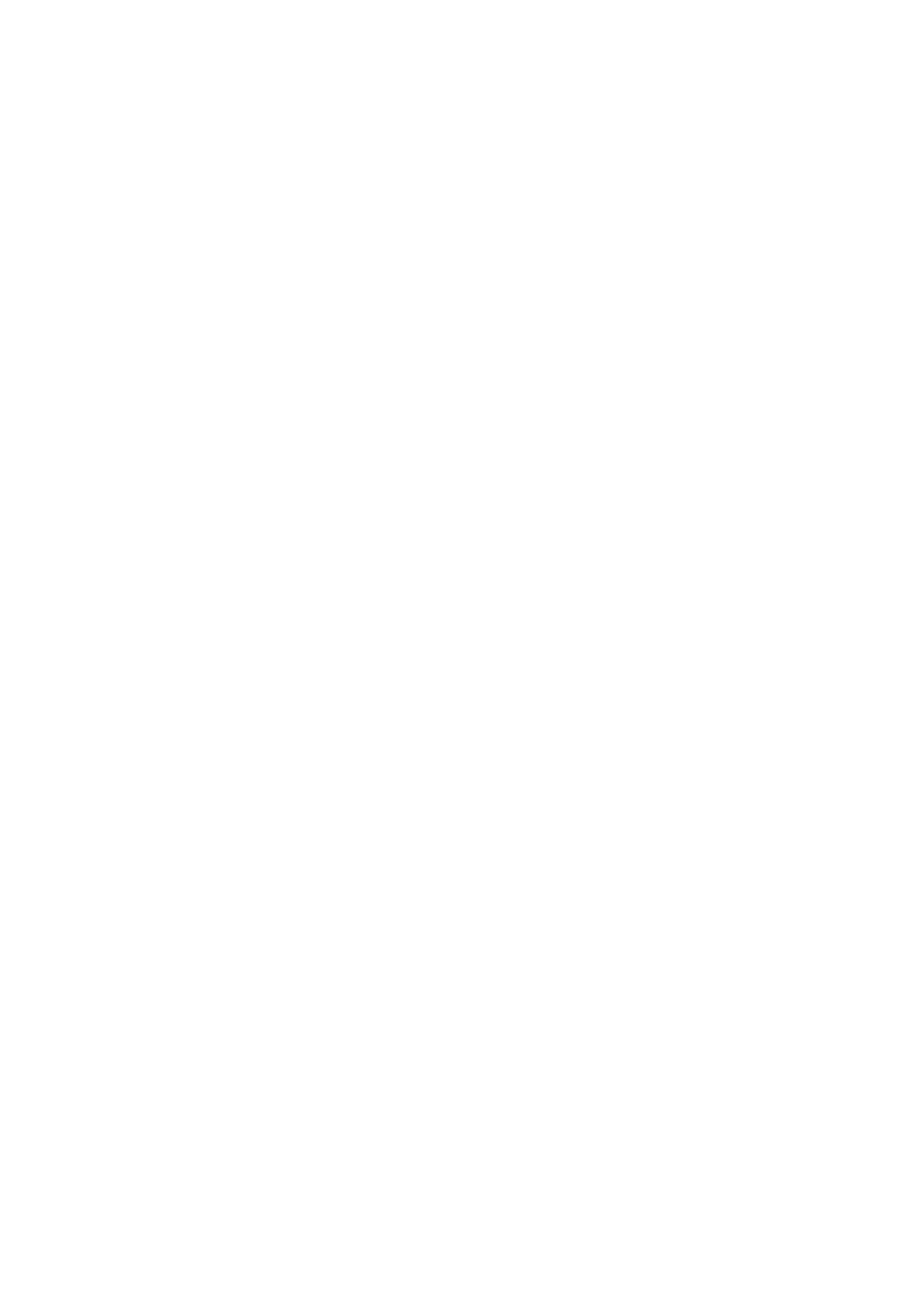# **Contents**

| Annex |                                                                        | Page |
|-------|------------------------------------------------------------------------|------|
| $5 -$ | The regulatory framework                                               |      |
| 6     | General analytical approach to market definition and SMP<br>assessment | Q    |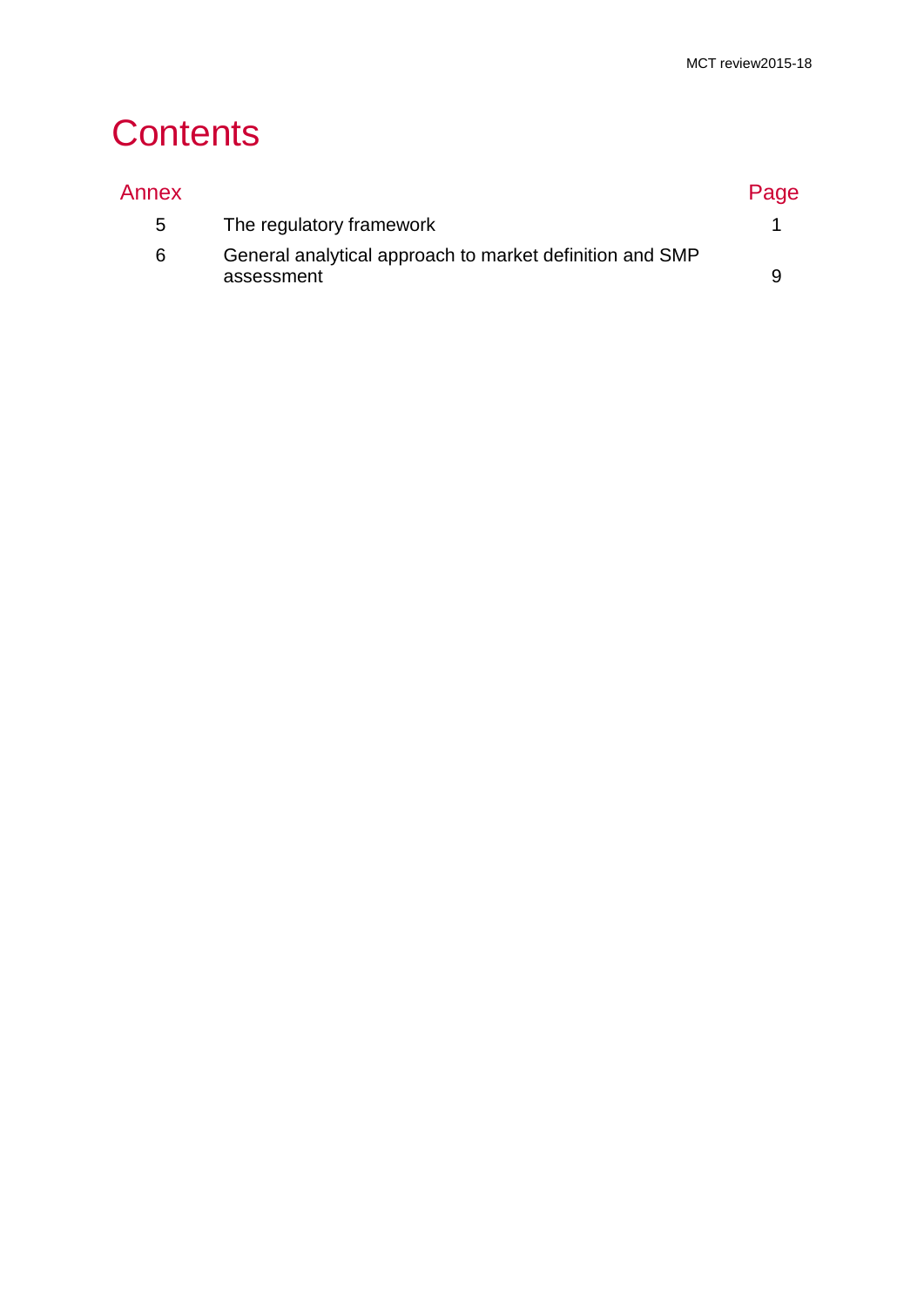### **Annex 5**

# <span id="page-3-0"></span>The regulatory framework

# **Introduction**

- A5.1 This Annex provides an overview of the market review process, to give some additional context to and understanding of the matters discussed in the main body of this document and the draft legal instruments (statutory notifications) published at Annex 7.
- A5.2 Market review regulation is technical and complex, including the legislation and the recommendations and guidelines that we need to consider as part of the process. There may be many relevant documents depending on the market and/or issues in question. This overview does not purport to give a full and exhaustive account of all such materials that we have considered in reaching our preliminary views in these markets. Key aspects of materials relevant to this market review are, however, discussed in this document.

# **Market review concept**

- A5.3 The concept of a market review refers to procedures under which we at regular intervals identify relevant markets appropriate to national circumstances, carry out analyses of these markets to determine whether they are effectively competitive and then decide on appropriate remedies (known as Significant Market Power (SMP) obligations or conditions). We explain the concept of SMP below.
- A5.4 In carrying out this work, we act in our capacity as the independent sectoral regulator for the United Kingdom communications industries. Our functions in this regard are to be found in Part 2 of the Act<sup>[1](#page-3-1)</sup>. We exercise those functions within the framework harmonised across the European Union for the regulation of electronic communications by the Member States (known as the Common Regulatory Framework or the CRF), as transposed by the Act. The applicable rules<sup>[2](#page-3-2)</sup> are contained in a package of five EC Directives, of which two Directives are immediately relevant for these purposes, namely:
	- Directive 2002/21/EC on a common regulatory framework for electronic communications networks and services (the Framework Directive); and
	- Directive 2002/19/EC on access to, and interconnection of, electronic communications networks and associated facilities (the Access Directive).
- A5.5 The Directives require that NRAs (such as Ofcom) carry out reviews of competition in communications markets to ensure that SMP regulation remains appropriate and proportionate in the light of changing market conditions.
- A5.6 Each market review normally has three stages, namely:

 $\overline{1}$ 

<span id="page-3-2"></span><span id="page-3-1"></span> $\frac{1}{2}$  <http://www.legislation.gov.uk/ukpga/2003/21/contents><br> $\frac{1}{2}$  The Directives have recently been reviewed and amendments were adopted on 19 December 2009. The amendments have been transposed into the national legislation and applied with effect from 26 May 2011.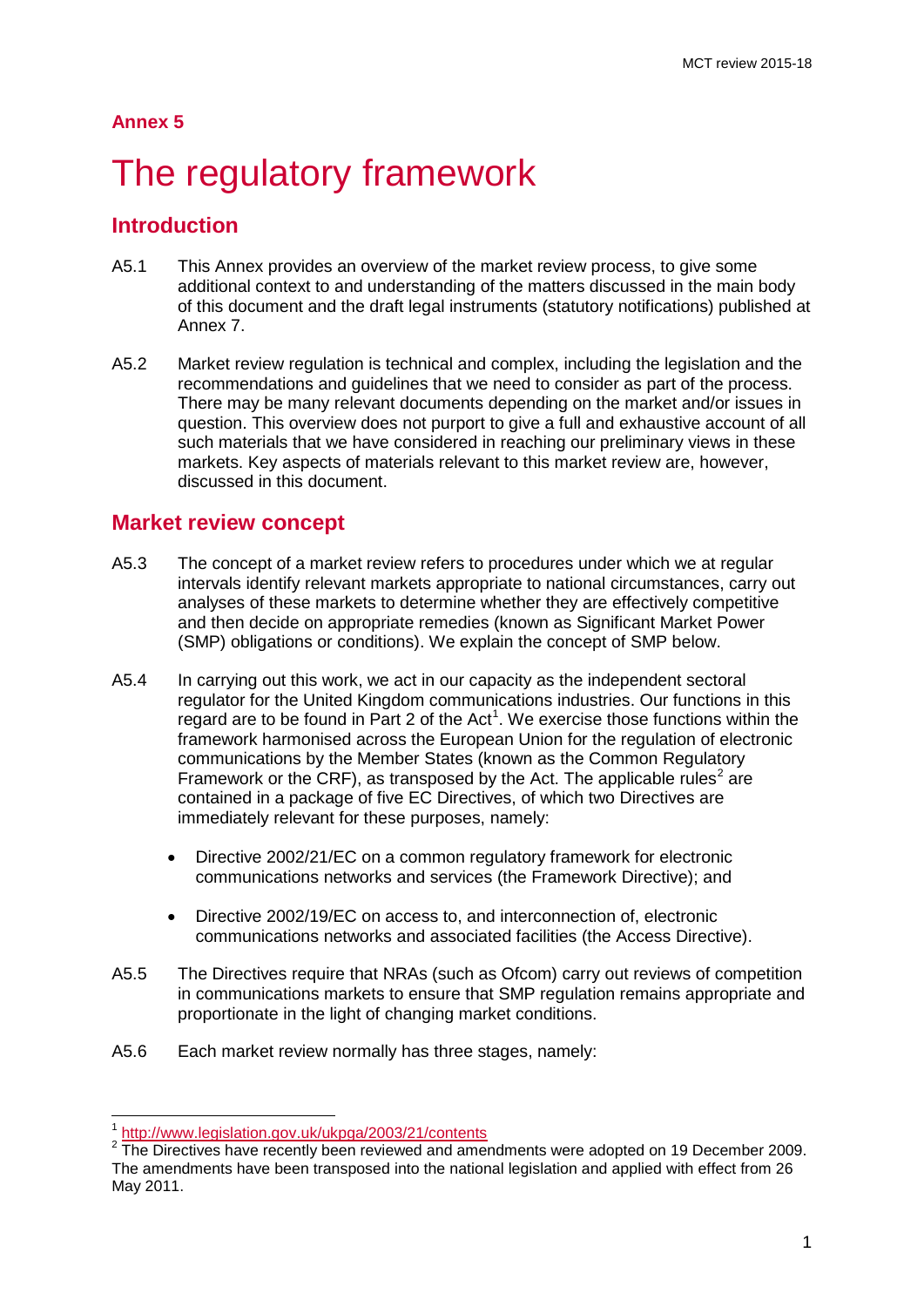- the procedure for the identification and definition of the relevant markets (the market definition procedure);
- the procedure for the assessment of competition in each market, in particular whether the relevant market is effectively competitive (the market analysis procedure); and
- the procedure for the assessment of appropriate regulatory obligations (the remedies procedure).
- A5.7 These stages are normally carried out together.

# **Market definition procedure**

- A5.8 The Act provides that, before making a market power determination<sup>[3](#page-4-0)</sup>, we must identify (by reference, in particular, to area and locality) the markets, which are in our opinion, the ones which, in the circumstances of the United Kingdom, are the markets in relation to which it is appropriate to consider making such a determination and to analyse that market.
- A5.9 The Framework Directive requires that NRAs shall, taking the utmost account of the 2007 EC Recommendation<sup>[4](#page-4-1)</sup> and SMP Guidelines<sup>[5](#page-4-2)</sup> published by the EC, define the relevant markets appropriate to national circumstances, in particular relevant geographic markets within their territory, in accordance with the principles of competition law.
- A5.10 The 2007 EC Recommendation identifies a set of product and service markets within the electronic communications sector in which *ex-ante* regulation may be warranted. Its purpose is twofold. First, seeking to achieve harmonisation across the single market by ensuring that the same markets will be subject to a market analysis in all Member States. Secondly, providing legal certainty by making market players aware in advance of the markets to be analysed. However, NRAs are able to regulate markets that differ from those identified in the 2007 EC Recommendation where this is justified by national circumstances taking account of the three cumulative criteria referred to in the 2007 EC Recommendation (the "three-criteria test") and where the EC does not raise any objections. The 2007 EC Recommendation identifies voice call termination on individual mobile networks as one of the markets to be reviewed.
- A5.11 Under the three-criteria test, when identifying markets other than those set out in the Recommendation, the NRA needs to ensure that the following three criteria are cumulatively met:

[lex.europa.eu/LexUriServ/LexUriServ.do?uri=OJ:C:2002:165:0006:0031:EN:PDF](http://eur-lex.europa.eu/LexUriServ/LexUriServ.do?uri=OJ:C:2002:165:0006:0031:EN:PDF)

<span id="page-4-0"></span> $3$  The market power determination concept is used in the Act to refer to a determination that a person has SMP in an identified services market.

<span id="page-4-1"></span><sup>4</sup> *Commission Recommendation of 17 December 2007 on relevant product and service markets within the electronic communications sector susceptible to ex ante regulation in accordance with Directive 2002/21/EC of the European Parliament and of the Council on a common regulatory framework for electronic communication networks and services* (2007/879/EC) available at [http://eur](http://eur-lex.europa.eu/LexUriServ/LexUriServ.do?uri=OJ:L:2007:344:0065:0069:en:PDF)[lex.europa.eu/LexUriServ/LexUriServ.do?uri=OJ:L:2007:344:0065:0069:en:PDF.](http://eur-lex.europa.eu/LexUriServ/LexUriServ.do?uri=OJ:L:2007:344:0065:0069:en:PDF) <sup>5</sup> *Commission guidelines on market analysis and the assessment of significant market power under* 

<span id="page-4-2"></span>*the Community regulatory framework for electronic communications networks and services* (2002/C 165/03), 11 July 2002. Available at [http://eur-](http://eur-lex.europa.eu/LexUriServ/LexUriServ.do?uri=OJ:C:2002:165:0006:0031:EN:PDF)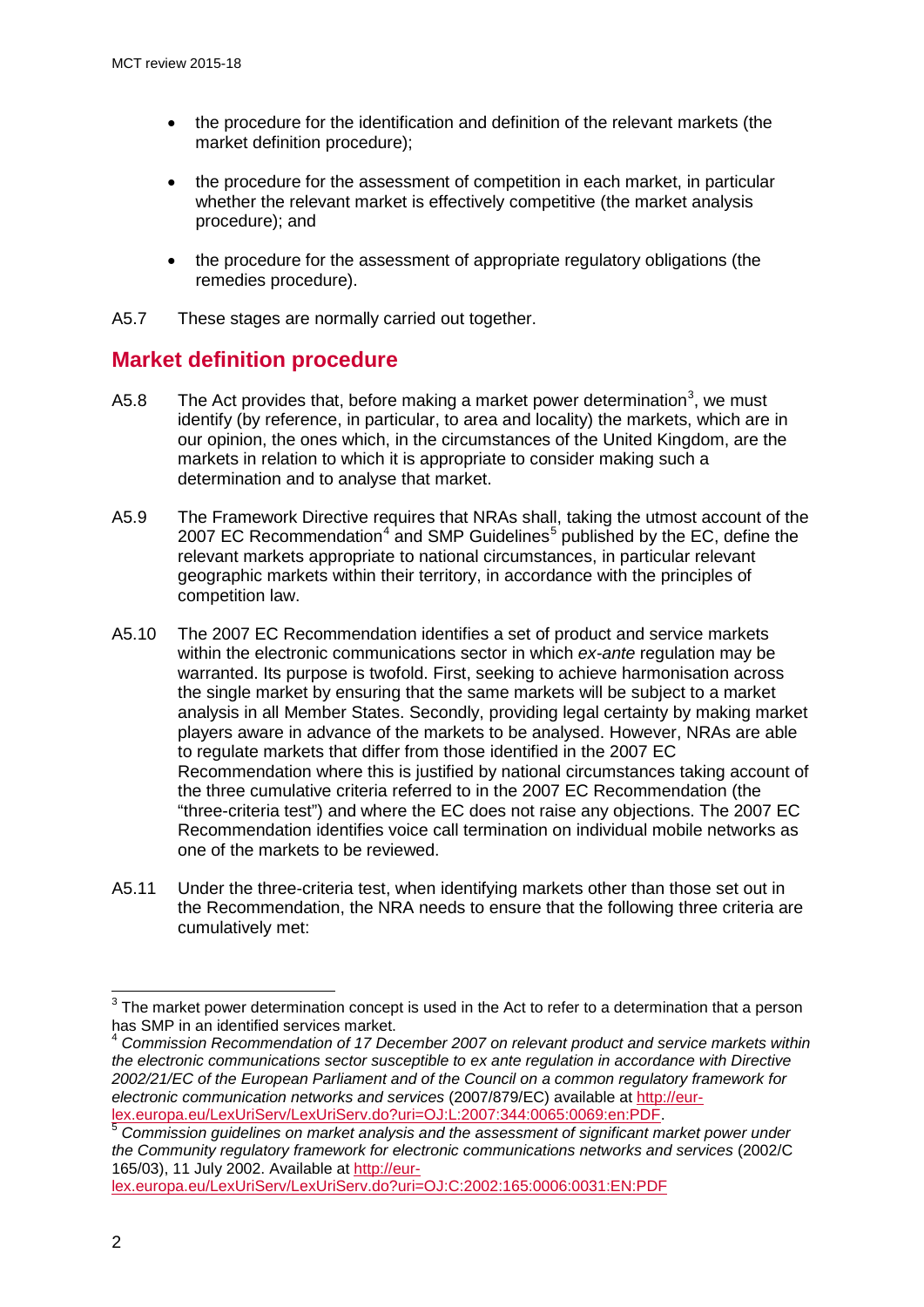- a) the presence of high and non-transitory barriers to entry. These may be of a structural, legal or regulatory nature;
- b) a market structure which does not tend towards effective competition within the relevant time horizon. The application of this criterion involves examining the state of competition behind the barriers to entry; and
- c) the insufficiency of competition law alone to adequately address the market failures concerned.
- A5.12 The fact that an NRA identifies the product and services markets listed in the 2007 EC Recommendation or identifies other product and services markets that meet the three-criteria test does not automatically mean that regulation is warranted. Market definition is not an end in itself but rather a means of assessing effective competition. The three-criteria test is also different from the SMP assessment because the test's focus is on the general structure and market characteristics.
- A5.13 On 24 January 2014, the Commission published a draft of the revised EC Recommendation on the relevant product and service markets, as well as a draft explanatory note to that recommendation.<sup>[6](#page-5-0)</sup> The market for wholesale voice call termination on individual mobile networks is included in the draft revised EC Recommendation.
- A5.14 The SMP Guidelines make clear that market definition is not a mechanical or abstract process. It requires an analysis of any available evidence of past market behaviour and an overall understanding of the mechanics of a given sector. As market analyses have to be forward-looking, the Guidelines state that NRAs should determine whether the market is prospectively competitive, and thus whether any lack of effective competition is durable, by taking into account expected or foreseeable market developments over the course of a reasonable period. They clarify that NRAs enjoy discretionary powers that reflect the complexity of all the relevant factors that must be assessed (economic, factual and legal) when identifying the relevant market, and assessing whether an undertaking has SMP.
- A5.15 The SMP Guidelines also describe how competition law principles may be used by NRAs in their analyses. In particular, there are two dimensions to the definition of a relevant market: the relevant products to be included in the same market and the geographic extent of the market. Ofcom's approach to market definition follows that used by the United Kingdom competition authorities, which is in line with the approaches adopted by the EC.
- A5.16 While such principles are being used in identifying the *ex-ante* markets, they will not necessarily be identical to markets defined in individual competition law cases. This may be the case, especially as the former is based on an overall forward-looking assessment of the structure and the functioning of the market under examination. Accordingly, the economic analysis carried out for the purpose of this review, including the identified markets, is without prejudice to any analysis that may be carried out in relation to any investigation pursuant to the Competition Act  $1998<sup>7</sup>$  $1998<sup>7</sup>$  $1998<sup>7</sup>$

<span id="page-5-0"></span><sup>&</sup>lt;sup>6</sup> Available at [http://ec.europa.eu/digital-agenda/en/news/commission-requests-berec-opinion-draft](http://ec.europa.eu/digital-agenda/en/news/commission-requests-berec-opinion-draft-revised-recommendation-relevant-markets)[revised-recommendation-relevant-markets](http://ec.europa.eu/digital-agenda/en/news/commission-requests-berec-opinion-draft-revised-recommendation-relevant-markets) <sup>7</sup> <http://www.legislation.gov.uk/ukpga/1998/41/contents>

<span id="page-5-1"></span>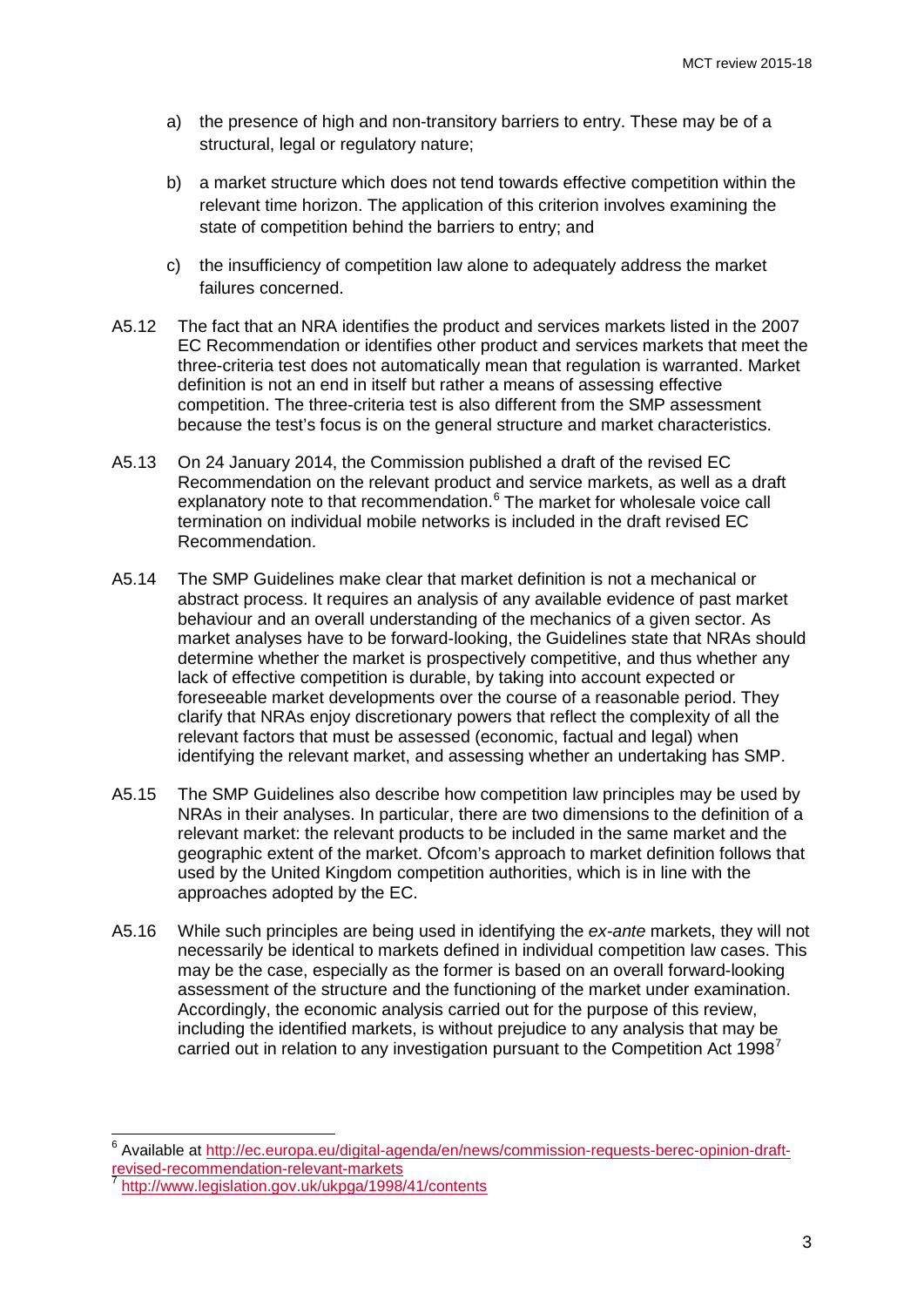(relating to the application of the Chapter I or II prohibitions or Article 101 or 102 of the Treaty on the Functioning of the European Union<sup>[8](#page-6-0)</sup>) or the Enterprise Act 2002<sup>[9](#page-6-1)</sup>.

# **Market analysis procedure**

## **Effective competition**

- A5.17 The Act requires that we carry out market analyses of identified markets for the purpose of making or reviewing market power determinations. Such analyses are normally to be carried out within 2 years from the adoption of a revised recommendation on markets, where such recommendation identifies a market not previously notified to the EC, or within 3 years from the publication of a previous market power determination relating to that market. In this case, however, we aim at completing our market analysis by publishing a final statement in March 2015 (i.e. 4 years since the last market review). This is because the requirement to review an earlier market power determination within a 3-year period does not apply to this market review<sup>[10](#page-6-2)</sup> and the charge control measures imposed by the 2011 Statement will expire on 31 March 2015.
- A5.18 In carrying out a market analysis, the key issue for an NRA is to determine whether the market in question is effectively competitive. The 27th recital to the Framework Directive clarifies the meaning of that concept. Namely, "[it] is essential that ex-ante regulatory obligations should be imposed only where there is not effective competition, i.e. in markets where there are one or more undertakings with significant market power, and where national and Community competition law remedies are not sufficient to address the problem".
- A5.19 The definition of SMP is equivalent to the concept of dominance as defined in competition law. This is provided for by Article 14 of the Framework Directive as implemented by section 78 of the Act. The Framework Directive requires, however, that NRAs must carry out the market analysis taking the utmost account of the SMP Guidelines. The latter emphasise that NRAs should undertake a thorough and overall analysis of the economic characteristics of the relevant market before coming to a conclusion as to the existence of significant market power.
- A5.20 In that regard, the SMP Guidelines set out, additionally to market shares, a number of criteria that can be used by NRAs to measure the power of an undertaking to behave to an appreciable extent independently of its competitors, customers and consumers, including (a) overall size of the undertaking; (b) control of infrastructure not easily duplicated; (c) technological advantages or superiority; (d) absence of or low countervailing buying power; (e) easy or privileged access to capital markets/financial resources; (f) product/services diversification (e.g. bundled products or services); (g) economies of scale; (h) economies of scope; (i) vertical integration; (j) highly developed distribution and sales network; (k) absence of potential competition; and (l) barriers to expansion. A dominant position can derive

<span id="page-6-0"></span><sup>&</sup>lt;sup>8</sup> Previously Article 81 and Article 82 of the EC Treaty, [http://eur](http://eur-lex.europa.eu/LexUriServ/LexUriServ.do?uri=OJ:C:2010:083:FULL:EN:PDF)[lex.europa.eu/LexUriServ/LexUriServ.do?uri=OJ:C:2010:083:FULL:EN:PDF](http://eur-lex.europa.eu/LexUriServ/LexUriServ.do?uri=OJ:C:2010:083:FULL:EN:PDF) <http://www.legislation.gov.uk/ukpga/2002/40/contents>

<span id="page-6-2"></span><span id="page-6-1"></span><sup>&</sup>lt;sup>10</sup> The Act was amended on 26 May 2011 to include these requirements under section 84A following amendment to the Directives on 19 December 2009. However, the Electronic Communications and Wireless Telegraphy Regulations 2011 (SI 2011/1210), which introduced these amendments to the Act, provided for a transitional provision which means that the requirement to notify the EC within 3 years from a previous market power determination only applies where that market power determination was made after 25 May 2011 (see section 84A(4) of the Act). The market power determinations under review in this document were made prior to 25 May 2011.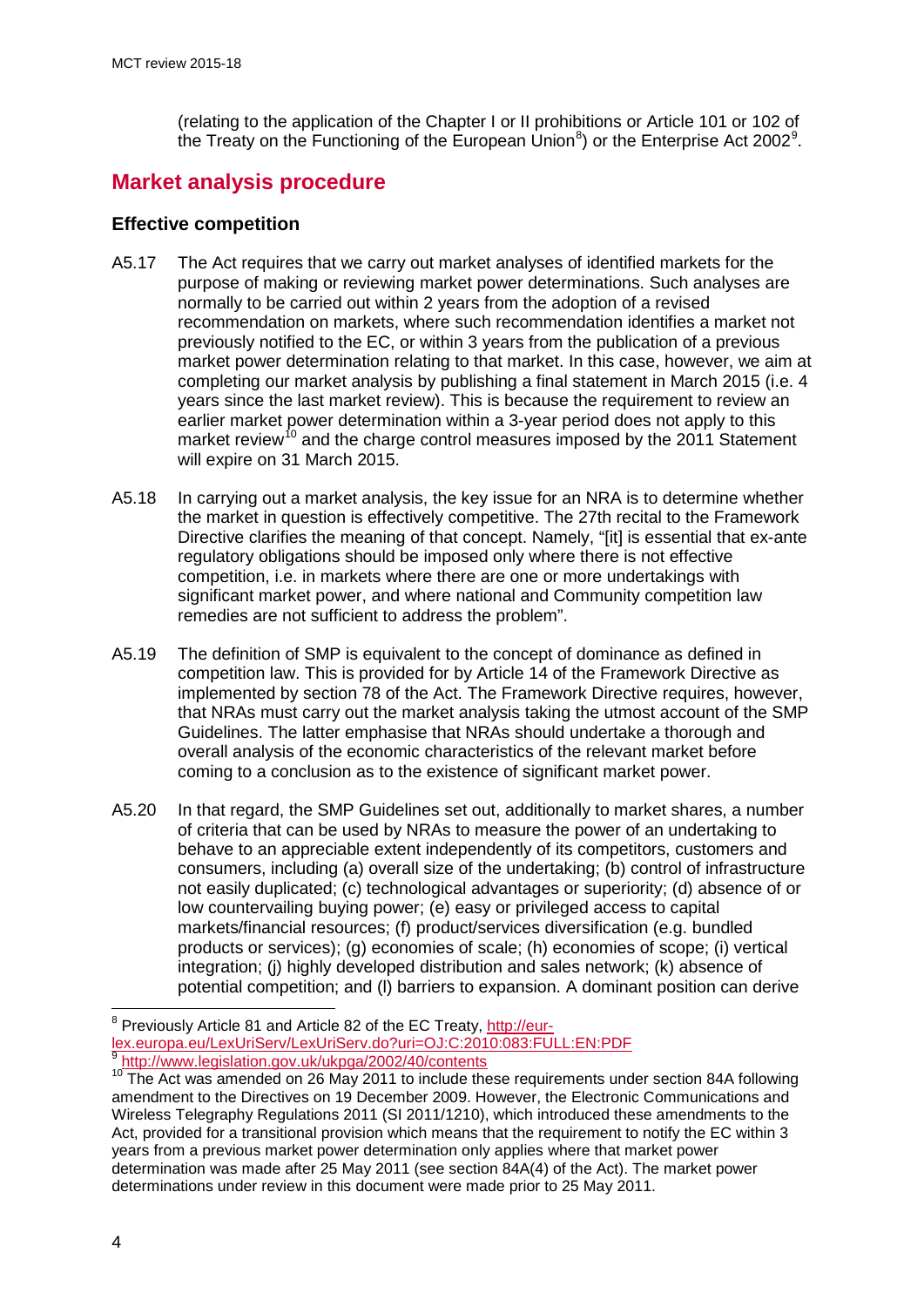from a combination of these criteria, which taken separately may not necessarily be determinative.

#### **Sufficiency of competition law**

A5.21 As part of our overall forward-looking analysis, we also assess whether competition law by itself (without *ex-ante* regulation) is sufficient to address the competition problems identified. Aside from the need to address this issue as part of the threecriteria test, we also consider this matter in our assessment of the appropriate remedies which, as explained below, are based on the nature of the specific competition problems we identify within the relevant markets as defined. Our analysis in this regard is set out in Section 5 at paragraphs 5.31 – 5.38.

# **Remedies procedure**

#### **Powers and legal tests**

- A5.22 The Framework Directive prescribes what regulatory action NRAs must take depending upon whether or not the market in question has been found effectively competitive. Where a market has been found to be effectively competitive, NRAs are not allowed to impose SMP obligations and must withdraw such obligations where they already exist. On the other hand, where the market is found not to be effectively competitive, the NRAs must identify the undertakings with SMP on that market and then impose appropriate obligations on them.<sup>[11](#page-7-0)</sup>
- A5.23 NRAs have a suite of regulatory tools at their disposal, as reflected in sections 87- 91 of the Act. Specifically, the Access Directive specifies a number of SMP obligations, including transparency, non-discrimination, accounting separation, access to and use of specific network elements and facilities, price control and cost accounting. When imposing a specific obligation, the NRA will need to demonstrate that the obligation in question is based on the nature of the problem identified, proportionate and justified in the light of the policy objectives as set out in Article 8 of the Framework Directive.<sup>[12](#page-7-1)</sup>
- A5.24 Specifically, for each and every proposed SMP obligation we explain why it satisfies the test that the obligation is: (a) objectively justifiable in relation to the networks, services, facilities, apparatus or directories to which it relates; (b) not such as to discriminate unduly against particular persons or against a particular description of persons; (c) proportionate to what the condition or modification is intended to achieve; and (d) in relation to what it is intended to achieve, transparent.<sup>[13](#page-7-2)</sup>
- A5.25 Additional legal requirements may also need to be satisfied depending on the SMP obligation in question, for example, for price controls where the NRA's market analysis must indicate that the lack of effective competition means that the MCP concerned might sustain prices at an excessively high level, or apply a price squeeze, to the detriment of end-users. In that instance, NRAs must take into account the investment made by the MCP and allow him a reasonable rate of return on adequate capital employed, taking into account the risks involved, as well as

 $11$  See Article 16(3) and (4) of the Framework Directive; sections 84 and 87(1) of the Act.

<span id="page-7-2"></span><span id="page-7-1"></span><span id="page-7-0"></span><sup>&</sup>lt;sup>12</sup> See Article 8(4) of the Access Directive.<br><sup>12</sup> See Article 8(4) of the Access Directive.<br><sup>13</sup> Section 47 of the Act; Article 8(5) of the Framework Directive and Article 5(2) of the Access **Directive**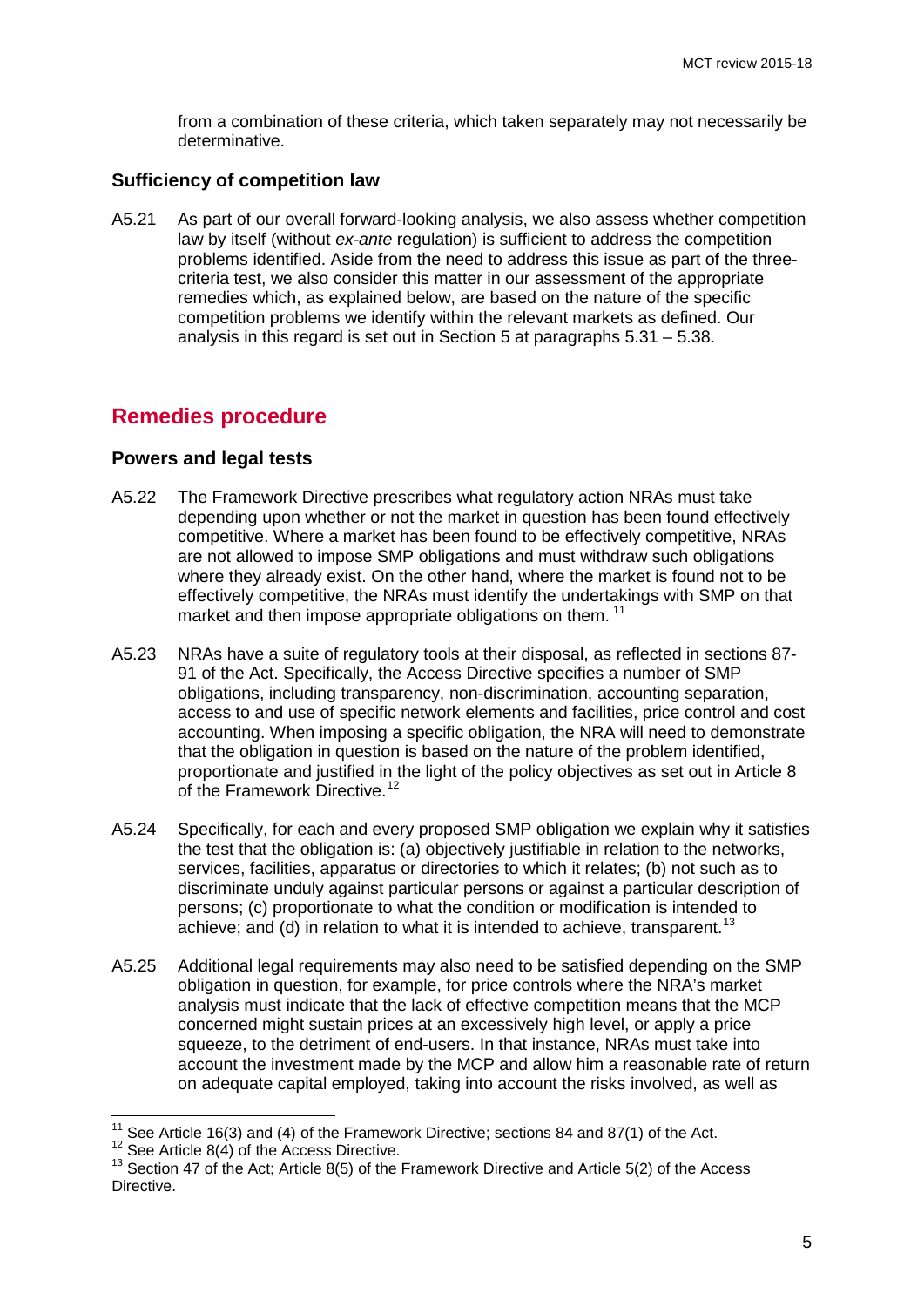ensure that any cost recovery mechanism or pricing methodology that is mandated serves to promote efficiency and sustainable competition and maximise consumer benefits.[14](#page-8-0) Where an obligation to provide third parties with network access is considered appropriate, NRAs must take into account factors including the feasibility of the proposed network access, the technical and economic viability of creating networks<sup>[15](#page-8-1)</sup> that would make the network access unnecessary, the investment of the network MCP which is required to provide  $access^{16}$  $access^{16}$  $access^{16}$  and the need to secure effective competition<sup>[17](#page-8-3)</sup> in the long term.<sup>[18](#page-8-4)</sup>

## **Ofcom's general duties - section 3 of the Act**

- A5.26 Under the Act, our principal duty in carrying out functions is to further the interests of citizens in relation to communications matters and to further the interests of consumers in relevant markets, where appropriate by promoting competition (section 3(1)).
- A5.27 In so doing, we are required to secure a number of specific objectives, including securing the availability of a wide range of electronic communications services throughout the UK (section 3(2)(b)).
- A5.28 In performing our duties, we are also required to have regard to a range of other considerations, as appear to us to be relevant in the circumstances. In this context, we consider that a number of such considerations are relevant, namely:
	- the desirability of promoting competition in relevant markets (section  $3(4)(b)$ ); and
	- the desirability of encouraging investment and innovation in relevant markets (section 3(4)(d)).
- A5.29 We must also have regard to the principles under which regulatory activities should be transparent, accountable, proportionate, consistent, and targeted only at cases in which action is needed (section 3(3)), as well as the interest of consumers in respect of choice, price, quality of service and value for money (section 3(5)).
- A5.30 Ofcom has, however, a wide measure of discretion in balancing its statutory duties and objectives. In so doing, we take account of all relevant considerations, including responses received during our consultation process, in reaching our conclusions.

## **European Community requirements for regulation - sections 4 and 4A of the Act and Article 3 of the BEREC Regulation**

A5.31 Our functions exercised in this review fall under the CRF. As such, section 4 of the Act requires us to act in accordance with the six European Community requirements for regulation. Where it appears to Ofcom that any of their general duties conflict with one or more of their duties under section 4, priority must be given to those latter duties (section 3(6)).

<sup>&</sup>lt;sup>14</sup> Section 88 of the Act, which implements Article 13 of the Access Directive.

<span id="page-8-1"></span><span id="page-8-0"></span><sup>&</sup>lt;sup>15</sup> Including the viability of other network access products, whether provided by the dominant provider or another person.<br><sup>16</sup> Taking account of any public investment made.

<span id="page-8-2"></span>

<span id="page-8-3"></span><sup>&</sup>lt;sup>17</sup> Including, where it appears to us to be appropriate, economically efficient infrastructure-based competition.

<span id="page-8-4"></span><sup>&</sup>lt;sup>18</sup> Section 87 of the Act.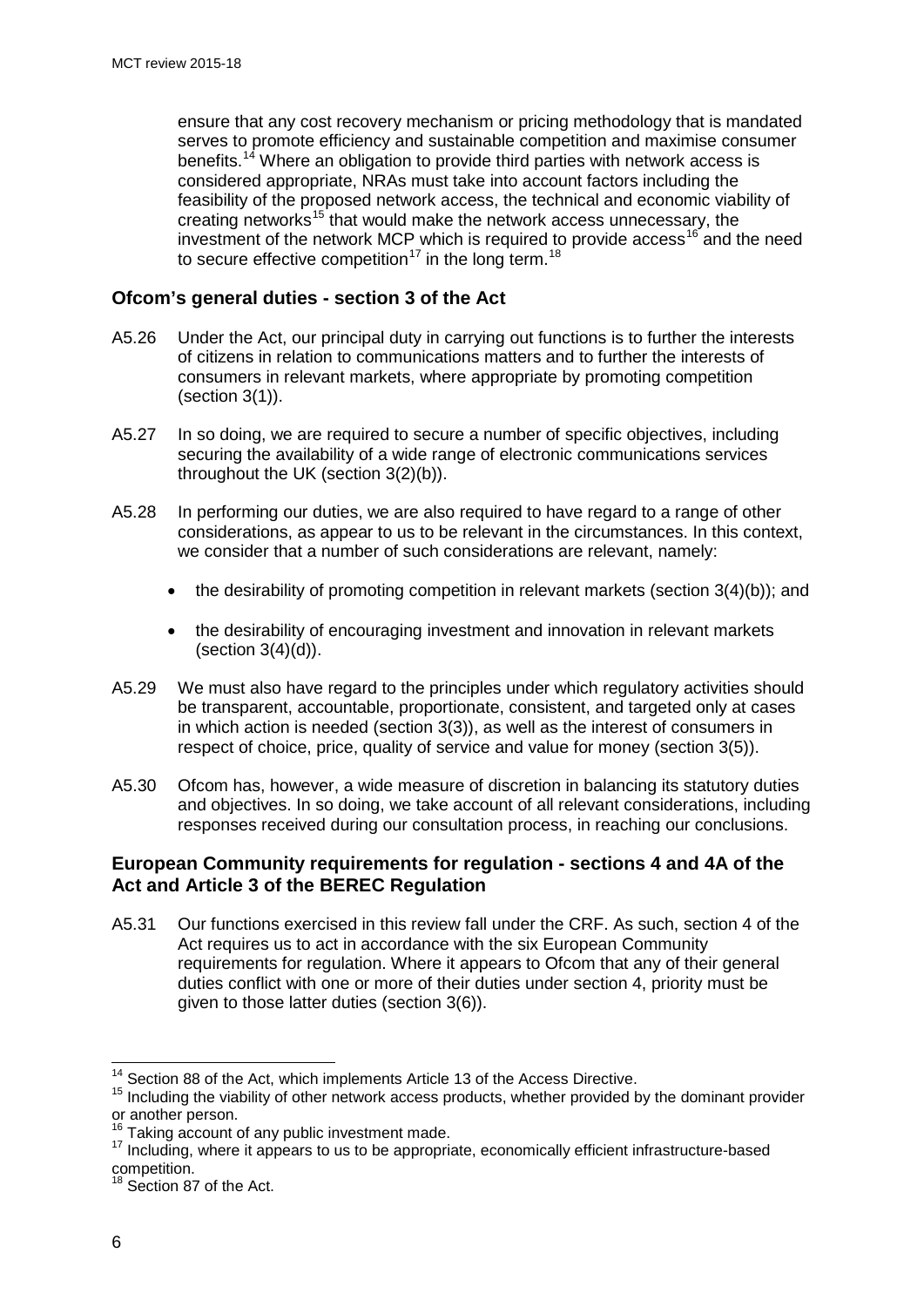- A5.32 In summary, these six requirements are:
	- to promote competition in the provision of electronic communications networks and services, associated facilities and the supply of directories;
	- to contribute to the development of the European internal market;
	- to promote the interests of all persons who are citizens of the European Union;
	- to take account of the desirability of Ofcom carrying out its functions in a manner which, so far as practicable, does not favour one form of or means of providing electronic communications networks, services or associated facilities over another – i.e. to be technologically neutral;
	- to encourage the provision of network access and service interoperability, to such extent as Ofcom considers appropriate for the purpose of securing efficient and sustainable competition, efficient investment and innovation, and the maximum benefit for customers of CPs;
	- to encourage compliance with certain standards in order to facilitate service interoperability and secure freedom of choice for the customers of CPs.
- A5.33 We consider that the first, second, third, fourth and fifth of those requirements are of particular relevance to the matters under review and that no conflict arises in this regard with those specific objectives in section 3 of the Act that we consider are particularly relevant in this context.
- A5.34 Section 4A of the Act requires Ofcom, in carrying out certain of its functions (including, among others, Ofcom's functions in relation to market reviews under the CRF) to take due account of applicable recommendations issued by the EC under Article 19(1) of the Framework Directive, which aim to achieve the harmonised application of provisions of the CRF and the achievement of the objectives set out in Article 8 of the Framework Directive. Where we decide not to follow such a recommendation, we must notify the EC of that decision and the reasons for it.
- A5.35 Similarly, Article 3(3) of the Regulation establishing BEREC<sup>[19](#page-9-0)</sup> requires NRAs to take utmost account of any opinion, recommendation, guidelines, advice or regulatory best practice adopted by BEREC.
- A5.36 Accordingly, we have taken due account of the applicable EC recommendations and utmost account of the applicable opinions, recommendations, guidelines, advice and regulatory best practices adopted by BEREC relevant to the matters under consideration in this review.

## **The 2009 EC Recommendation**

 $\overline{1}$ 

A5.37 In 2009, the European Commission issued a Recommendation on the Regulatory Treatment of Fixed and Mobile Termination Rates<sup>[20](#page-9-0)</sup> under Article 19(1) of the

<span id="page-9-0"></span> $19$  Regulation (EC) No 1211/2009 of the European Parliament and of the Council of 25 November 2009 establishing the Body of European Regulators of Electronic Communications (BEREC) and the Office ('the BEREC Regulation') http://eur-lex.europa.eu/legalcontent/EN/TXT/PDF/?uri=CELEX:32009R1211&from=EN.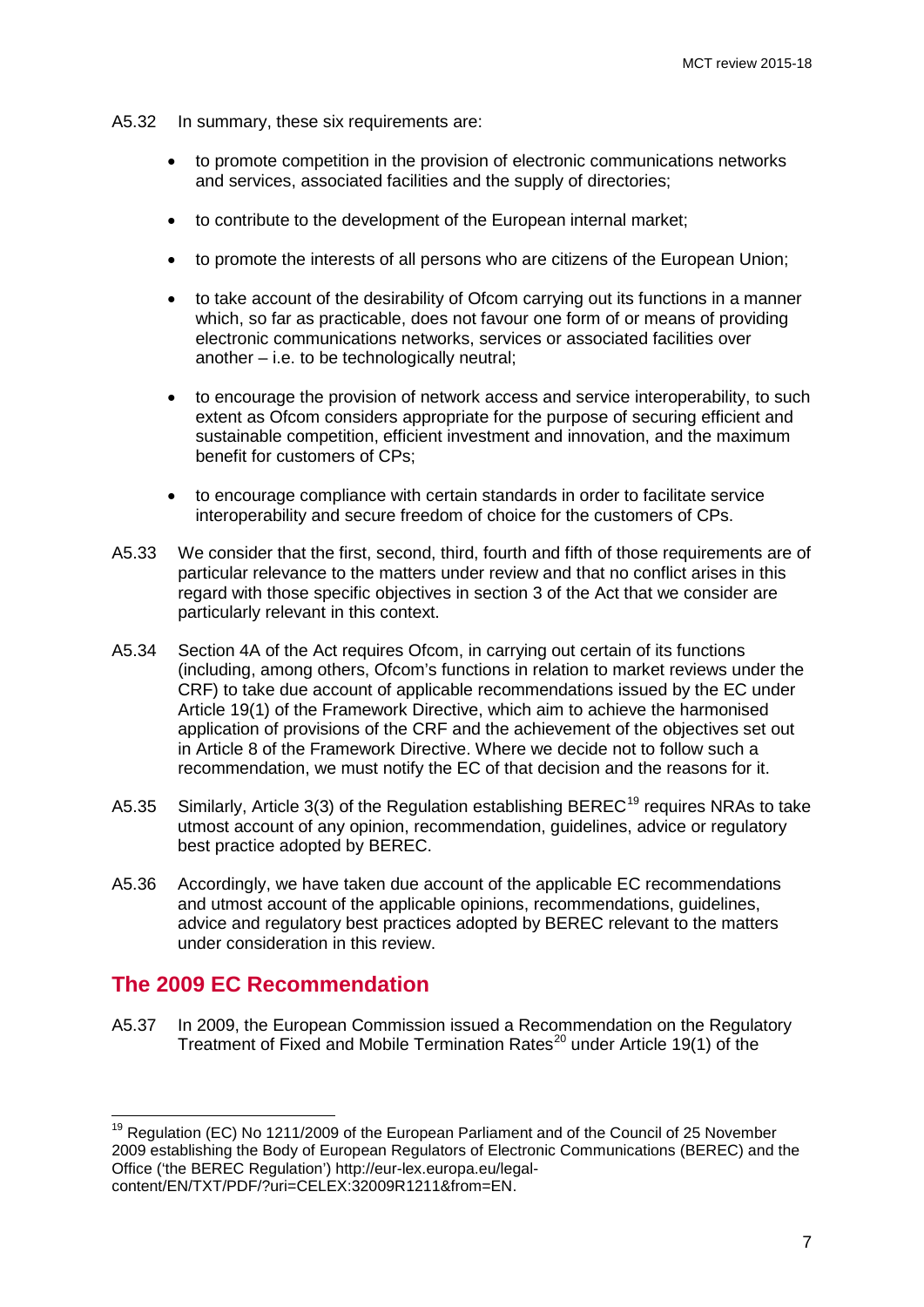Framework Directive. This recommends that Member States adopt a common approach when setting price controls.

- A5.38 The 2009 EC Recommendation favours recovering elements of common costs not from wholesale termination but from the competitive retail side of the mobile market, based on a bottom-up long-run incremental cost methodology. The Recommendation also outlines the EC's view that all termination charges should be symmetrical.
- A5.39 We consider that the Recommendation is relevant to this market review, and that, therefore, we must have regard to it in determining our proposals and, in accordance with section 4A of the Act, Ofcom is obliged to take it into account.
- A5.40 Further, we consider that when having regard to the Recommendation we must take account of both the course of action which it recommends in relation to setting charge control and cost accounting obligations (the content of the Recommendation) and the harmonising objective or intent of the Recommendation. We discuss the 2009 EC Recommendation in Section 2 at paragraphs 2.8 - 2.9..

## **Regulated entity**

- A5.41 The power in the Act to impose an SMP obligation by means of an SMP services condition provides that it is to be applied only to a 'person' whom we have determined to be a 'person' having SMP in a specific market for electronic communications networks, electronic communications services or associated facilities (i.e. the 'services market').
- A5.42 The Framework Directive requires that, where an NRA determines that a relevant market is not effectively competitive, it shall identify 'undertakings' with SMP on that market and impose appropriate specific regulatory obligations. For the purposes of EC competition law, 'undertaking' includes companies within the same corporate group (*Viho v Commission* Case C-73/95 P [1996] ECR I-5447[21](#page-10-0)), for example, where a company within that group is not independent in its decision making.
- A5.43 We consider it appropriate to prevent a dominant provider to whom a SMP service condition is applied, which is part of a group of companies, from exploiting the principle of corporate separation. The dominant provider should not use another member of its group to carry out activities or to fail to comply with a condition, which would otherwise render the dominant provider in breach of its obligations.

 $^{20}$  Commission Recommendation of 7 May 2009 on the Regulatory Treatment of Fixed and Mobile Termination Rates in the EU (2009/396/EC) at http://eur- $\overline{a}$ 

<span id="page-10-0"></span>lex.europa.eu/LexUriServ/LexUriServ.do?uri=OJ:L:2009:124:0067:0074:EN:PDF.<br><sup>21</sup> <http://eur-lex.europa.eu/LexUriServ/LexUriServ.do?uri=CELEX:61995CJ0073:EN:PDF>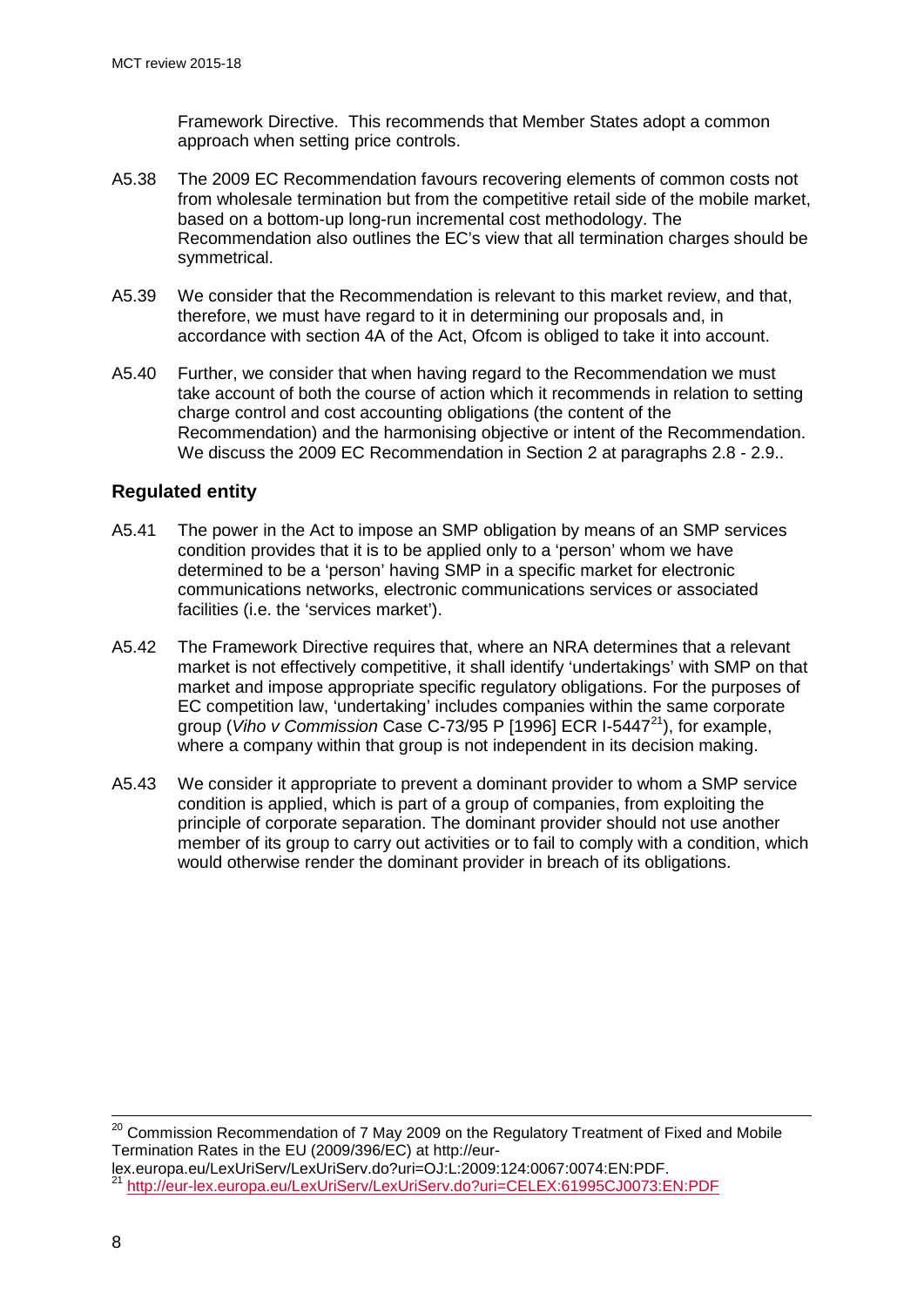### **Annex 6**

# <span id="page-11-0"></span>6 General analytical approach to market definition and SMP assessment

# **Introduction**

 $\overline{a}$ 

A6.1 This Annex sets out in general terms the processes that we have followed in defining the markets within this review, how and on what basis we assess whether anyone has SMP in a given market, whether SMP conditions should be imposed in a relevant market, and in what form. Sections 3 to 5 (market definition and SMP analysis) set out in more detail how we have applied our approach in each relevant market.

## **The time period under review**

- A6.2 Rather than just looking at the current position, market reviews look ahead to how competitive conditions may change in future. Our evaluation of the current market takes into account past developments and evidence, before then considering the foreseeable market changes that we expect to affect its development over the period to April 2017. This forecast period reflects the period covered by this market review.
- A6.3 The forward look period that we have used does not preclude us reviewing the market before that point should the market develop in way we have not foreseen to the extent that it is likely to affect the competitive conditions that are operating.

# **Approach to market definition**

- A6.4 In defining markets for market review purposes, our main EU law obligation is to define relevant markets appropriate to national circumstances in accordance with the principles of competition law, taking the utmost account of the 2007 EC Recommendation<sup>[22](#page-11-1)</sup> and the SMP Guidelines<sup>[23](#page-11-2)</sup> published by the EC.<sup>[24](#page-11-3)</sup>
- A6.5 There are two dimensions to the definition of the relevant market: the relevant products to be included within the market and the geographic extent of the market. It is often practical to define the relevant product market before exploring the geographic dimension of the market.
- A6.6 While we describe below our analytical approach to market definition, it should be borne in mind that this is not a mechanical or abstract process. The approach is a dynamic one based on our overall understanding of the relevant markets, taking

<span id="page-11-1"></span><sup>&</sup>lt;sup>22</sup> Commission Recommendation of 17 December 2007 on relevant product and service markets *within the electronic communications sector susceptible to ex ante regulation in accordance with Directive 2002/21/EC of the European Parliament and of the Council on a common regulatory framework for electronic communication networks and services* (2007/879/EC) available at *http://eur-*<br>lex.europa.eu/LexUriServ/LexUriServ.do?uri=OJ:L:2007:344:0065:0069:en:PDF.

<span id="page-11-2"></span><sup>&</sup>lt;sup>23</sup> Commission guidelines on market analysis and the assessment of significant market power under *the Community regulatory framework for electronic communications networks and services* (2002/C 165/03), 11 July 2002, [www.eur-](http://www.eur-lex.europa.eu/LexUriServ/LexUriServ.do?uri=OJ:C:2002:165:0006:0031:EN:PDF)

<span id="page-11-3"></span>[lex.europa.eu/LexUriServ/LexUriServ.do?uri=OJ:C:2002:165:0006:0031:EN:PDF.](http://www.eur-lex.europa.eu/LexUriServ/LexUriServ.do?uri=OJ:C:2002:165:0006:0031:EN:PDF)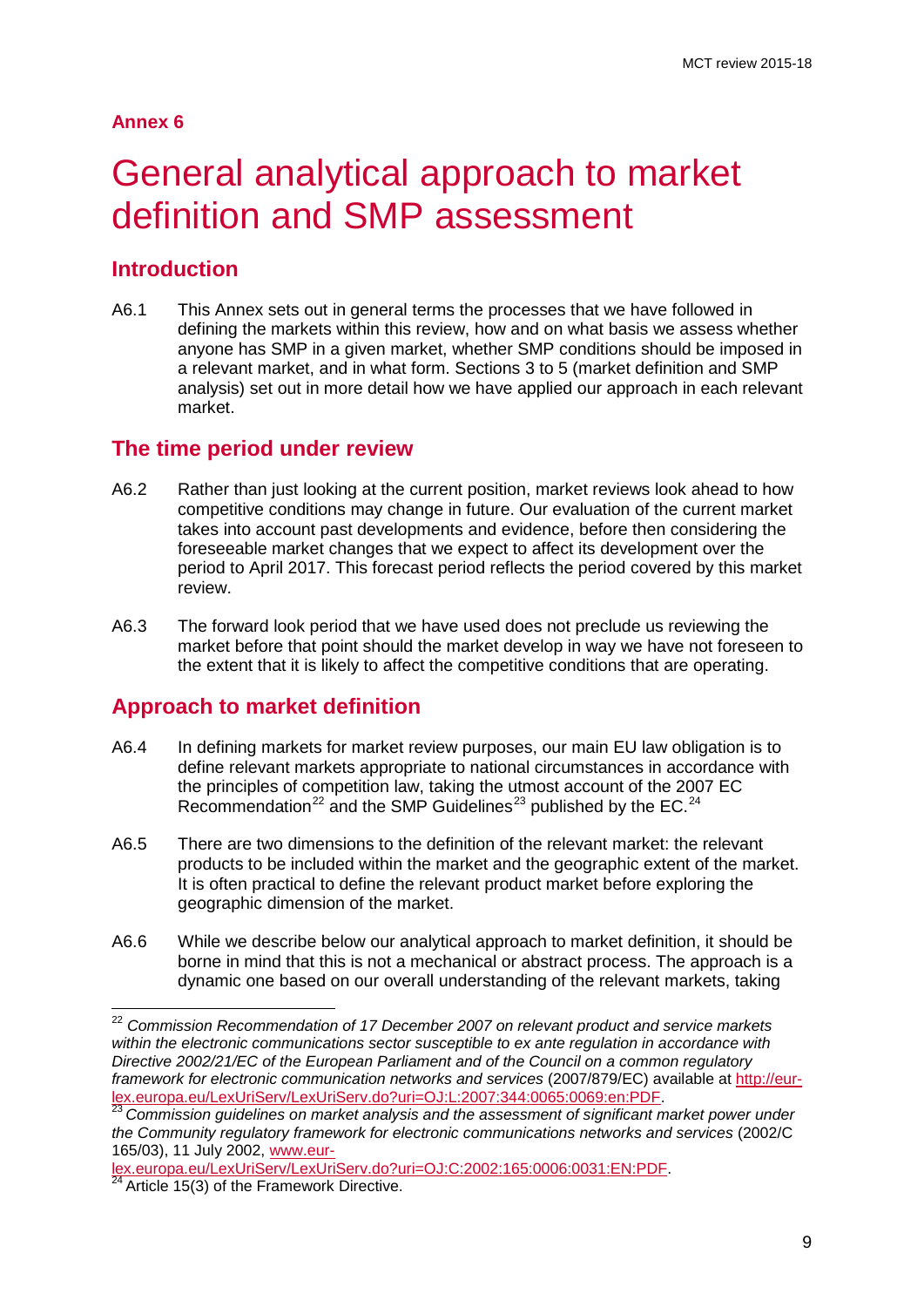account of available evidence of past behaviour as well as our forward-looking analysis over the forecast period, reflecting the characteristics of the relevant retail and wholesale markets and the factors likely to influence their competitive development.

- A6.7 It should therefore be recognised that the market definition exercise is not an end in itself, but, rather, a means to an end. Market definition aids the assessment of whether end-users of a product are protected by effective competition and thus whether there is a requirement for the imposition of *ex-ante* regulation. It is in this light that we have conducted our market definitions in this review.
- A6.8 In particular, when identifying markets that differ from those in the 2007 EC Recommendation, the three criteria test is applied to identify markets that are susceptible to *ex-ante* regulation. The market definition exercise goes to this end.
- A6.9 To re-iterate, the three criteria that must cumulatively be met are: $^{25}$  $^{25}$  $^{25}$ 
	- the presence of high and non-transitory barriers to entry, which may be of a structural, legal or regulatory nature;
	- a market structure which does not tend towards effective competition within the relevant time horizon (the application of this criterion involves examining the state of competition behind the barriers to entry); and
	- the insufficiency of competition law alone to adequately address the market failure(s) concerned.
- A6.10 If these conditions are met, it may be appropriate to impose ex-ante regulation in the market. In formulating our proposals, we have taken utmost account of the SMP Guidelines and the 2007 EC Recommendation as well as the accompanying Explanatory Memorandum (the 'Explanatory Memorandum').<sup>[26](#page-12-1)</sup>

# **Sequencing of our analysis**

A6.11 We now provide an overview of the stages involved in assessing whether or not it is appropriate to impose *ex-ante* regulation. [Figure A6.1](#page-13-0) sets out the sequencing of our analysis.

<span id="page-12-1"></span><span id="page-12-0"></span><sup>26</sup> *Explanatory note accompanying the Commission recommendation on relevant product and service markets within the electronic communications sector susceptible to ex ante regulation in accordance with Directive 2002/21/EC of the European Parliament and the Council on a common regulatory framework for electronic communications networks and services*, available at: [www.ec.europa.eu/information\\_society/policy/ecomm/doc/implementation\\_enforcement/eu\\_consultati](http://www.ec.europa.eu/information_society/policy/ecomm/doc/implementation_enforcement/eu_consultation_procedures/sec_2007_1483_2.pdf) [on\\_procedures/sec\\_2007\\_1483\\_2.pdf.](http://www.ec.europa.eu/information_society/policy/ecomm/doc/implementation_enforcement/eu_consultation_procedures/sec_2007_1483_2.pdf)

 $\frac{25}{10}$  As set out in recital 5 and point 2 of the 2007 EC Recommendation.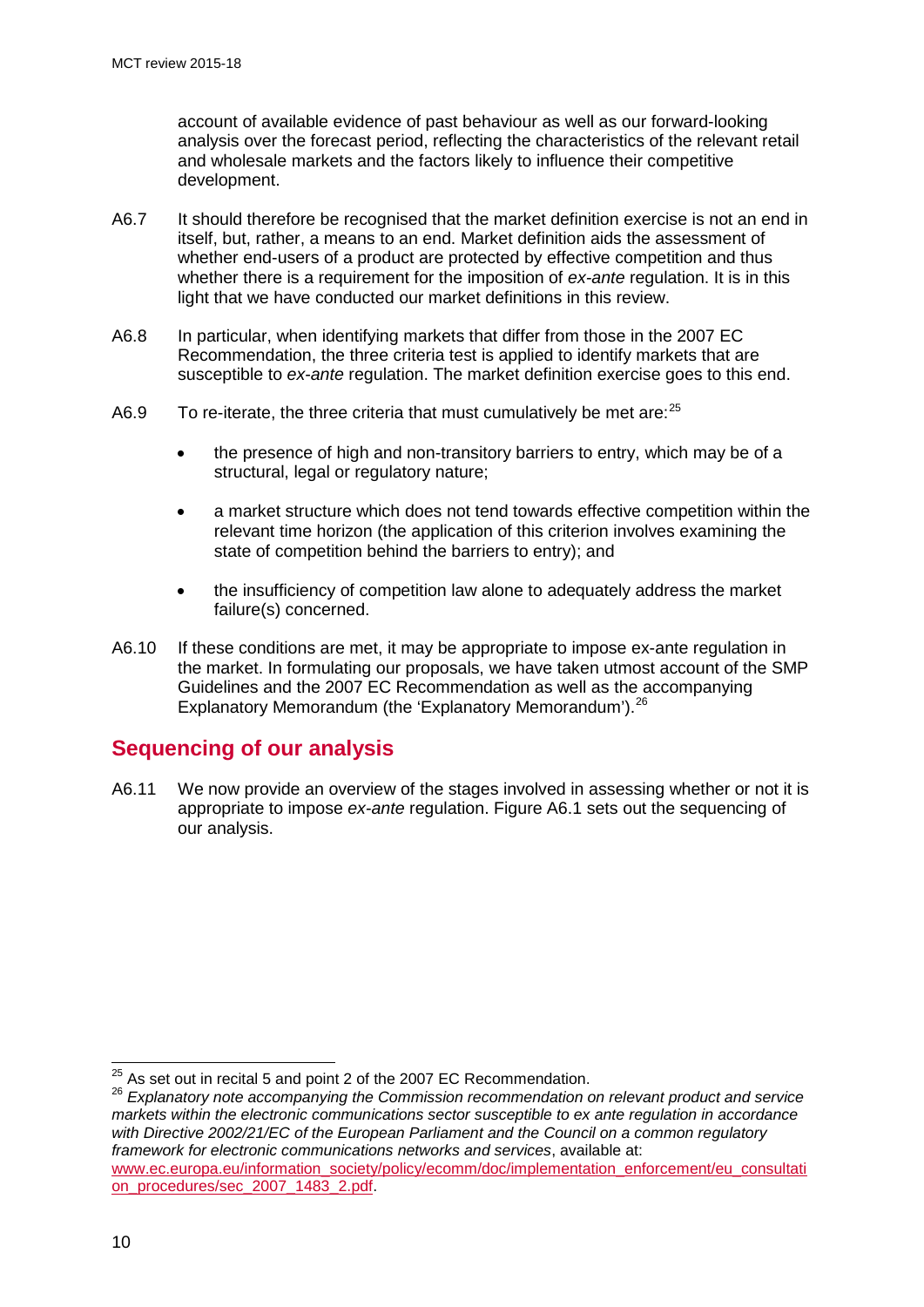## <span id="page-13-0"></span>**Figure A6.1: Sequencing of market definition, SMP and remedies analysis**



- A6.12 The order in which we carry out the various steps is linked with another aspect that often needs to be taken into account – especially in the electronic communications sector – namely the level of the supply chain (e.g. retail, wholesale) that is being analysed. Our usual starting point for identifying markets where there may be a requirement for the imposition of *ex-ante* regulation is the definition of retail markets from a forward-looking perspective (Step 1). The wholesale market is defined subsequent to this exercise being carried out (Step 2).
- A6.13 The analysis of retail market definition is logically prior to the definition of wholesale markets because the demand for the upstream wholesale service is a derived demand – i.e. the level of the demand for the upstream input depends on the demand for the retail service. Hence the range of available substitutes at the downstream (retail) level will inform the likely range of substitutes for the upstream (wholesale) service. This is because a rise in the price of a wholesale service which is passed through in the price of downstream retail services will cause retail customers to switch to substitute retail products, reducing demand for the wholesale input. We refer to this as an indirect constraint.
- A6.14 Consequently, Step 1 (retail market definition) and Step 2 (wholesale market definition) should be regarded as one exercise, the ultimate purpose of which is to define those wholesale markets in the UK where there may be a requirement for the imposition of *ex-ante* regulation.<sup>[27](#page-13-1)</sup>
- A6.15 We have thus considered the definition of retail and wholesale markets and, in relevant cases, whether the wholesale market is one in which *ex-ante* regulation may be appropriate (if so, we have then formally identified a relevant market).  $28$ Step 3 in our analysis is assessing whether or not there is SMP. In the event that

<span id="page-13-1"></span><sup>27</sup> See, in this respect, recital 4 of the 2007 EC Recommendation which states that "*[h]aving defined retail markets, it is then appropriate to identify relevant wholesale markets*" (emphasis added) [www.ec.europa.eu/information\\_society/policy/ecomm/doc/library/proposals/rec\\_markets\\_en.pdf\)](http://www.ec.europa.eu/information_society/policy/ecomm/doc/library/proposals/rec_markets_en.pdf). See also section 2.1 of the Explanatory Note to the 2007 EC Recommendationand paragraph 44 of the SMP Guidelines.

<span id="page-13-2"></span> $^{28}$  See recital 5 and point 2 of the 2007 EC Recommendation.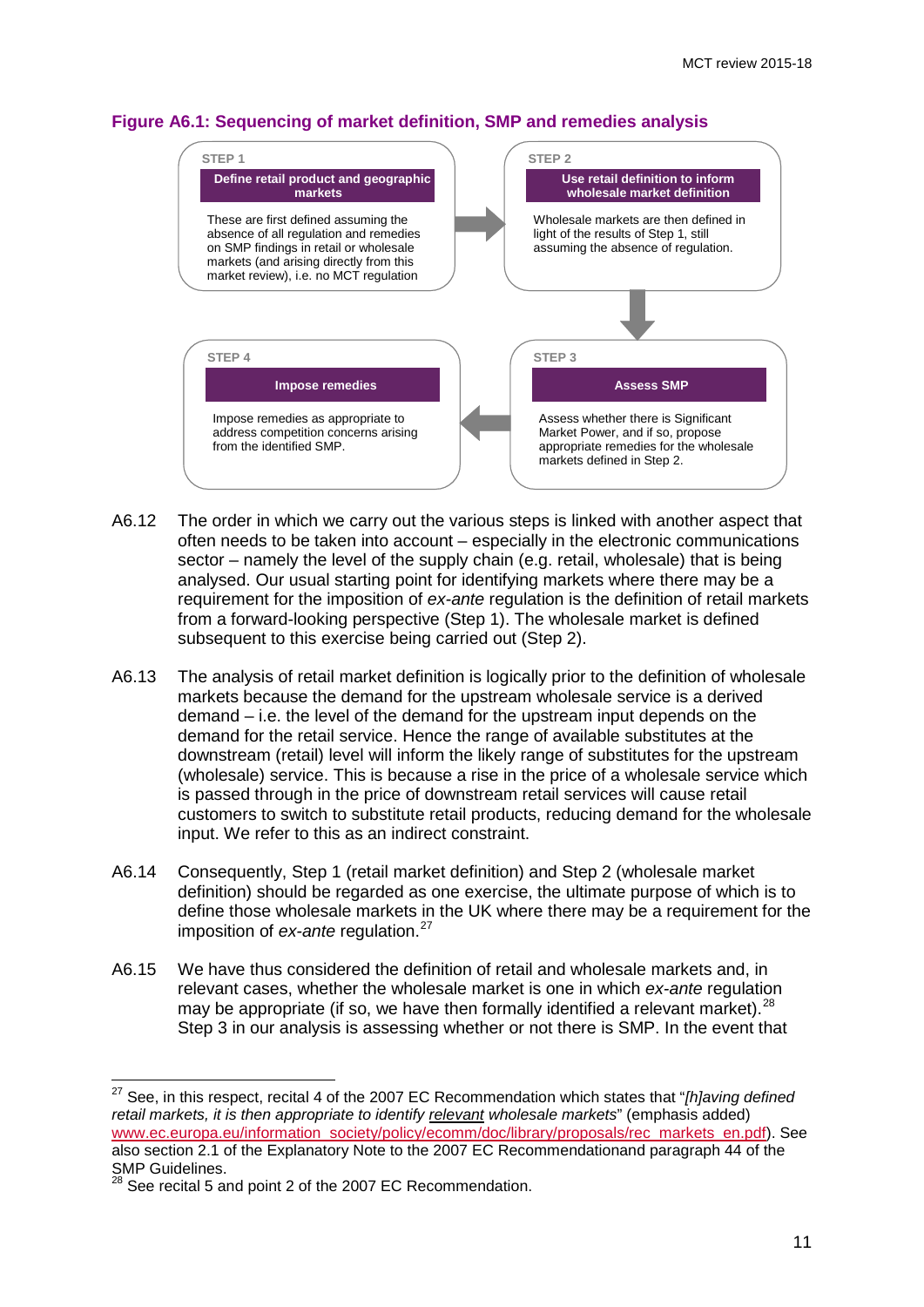we find that SMP exists, we then go on to consider appropriate remedies for the relevant market (Step 4).

# **Market definition**

## **Demand-side and supply-side substitution**

- A6.16 Market boundaries are determined by identifying constraints on the price setting behaviour of firms.<sup>[29](#page-14-0)</sup> There are two main constraints to consider:
	- first, to what extent it is possible for a customer to substitute other services for those in question in response to a relative price increase ('demand-side substitution'); and
	- second, to what extent suppliers can switch, or increase, production to supply the relevant products or services in response to a relative price increase ('supply-side substitution').
- A6.17 The hypothetical monopolist test (HMT) is a useful tool often used to identify close demand-side and supply-side substitutes. In this test, a product is considered to constitute a separate market if the hypothetical monopolist supplier could impose a small but significant non-transitory increase in price (SSNIP) above the competitive level without losing sales to such a degree as to make this price rise unprofitable. If such a price rise would be unprofitable, because consumers would switch to other products or because suppliers of other products would begin to compete with the hypothetical monopolist, then the market definition should be expanded to include the substitute products.
- A6.18 We must first therefore address the issue of which product(s) should form the starting point for the application of the HMT. We refer to this starting point as the 'focal product.'[30](#page-14-1) Paragraph 41 of the SMP Guidelines states that "*As a starting point, an NRA should apply this test firstly to an electronic communications service or product offered in a given geographical area, the characteristics of which may be such as to justify the imposition of regulatory obligations …*"
- A6.19 We define markets first on the demand-side, considering if other services could be considered as substitutes by consumers in the event of the hypothetical monopolist supplier introducing a SSNIP above the competitive level.
- A6.20 Then, where relevant, we assess supply-side substitution possibilities to consider whether they provide any additional constraints on the pricing behaviour of the hypothetical monopolist which have not been captured by the demand-side analysis. In this assessment, supply-side substitution is considered to be a low cost form of entry which can take place within a reasonable timeframe (e.g. up to 12 months). The key point is that, for supply-side substitution to be relevant, not only must suppliers be able, in theory, to enter the market quickly and at low cost by virtue of their existing position in the supply of other products or geographic areas, but there must also be an additional competitive constraint arising from such entry into the supply of the service in question.

<span id="page-14-0"></span><sup>&</sup>lt;sup>29</sup> See paragraph 38 of the SMP Guidelines.

<span id="page-14-1"></span><sup>&</sup>lt;sup>30</sup> This reflects the terminology used by the OFT (OFT, *Market definition*, December 2004, OFT403, [www.oft.gov.uk/shared\\_oft/business\\_leaflets/ca98\\_guidelines/oft403.pdf\)](http://www.oft.gov.uk/shared_oft/business_leaflets/ca98_guidelines/oft403.pdf).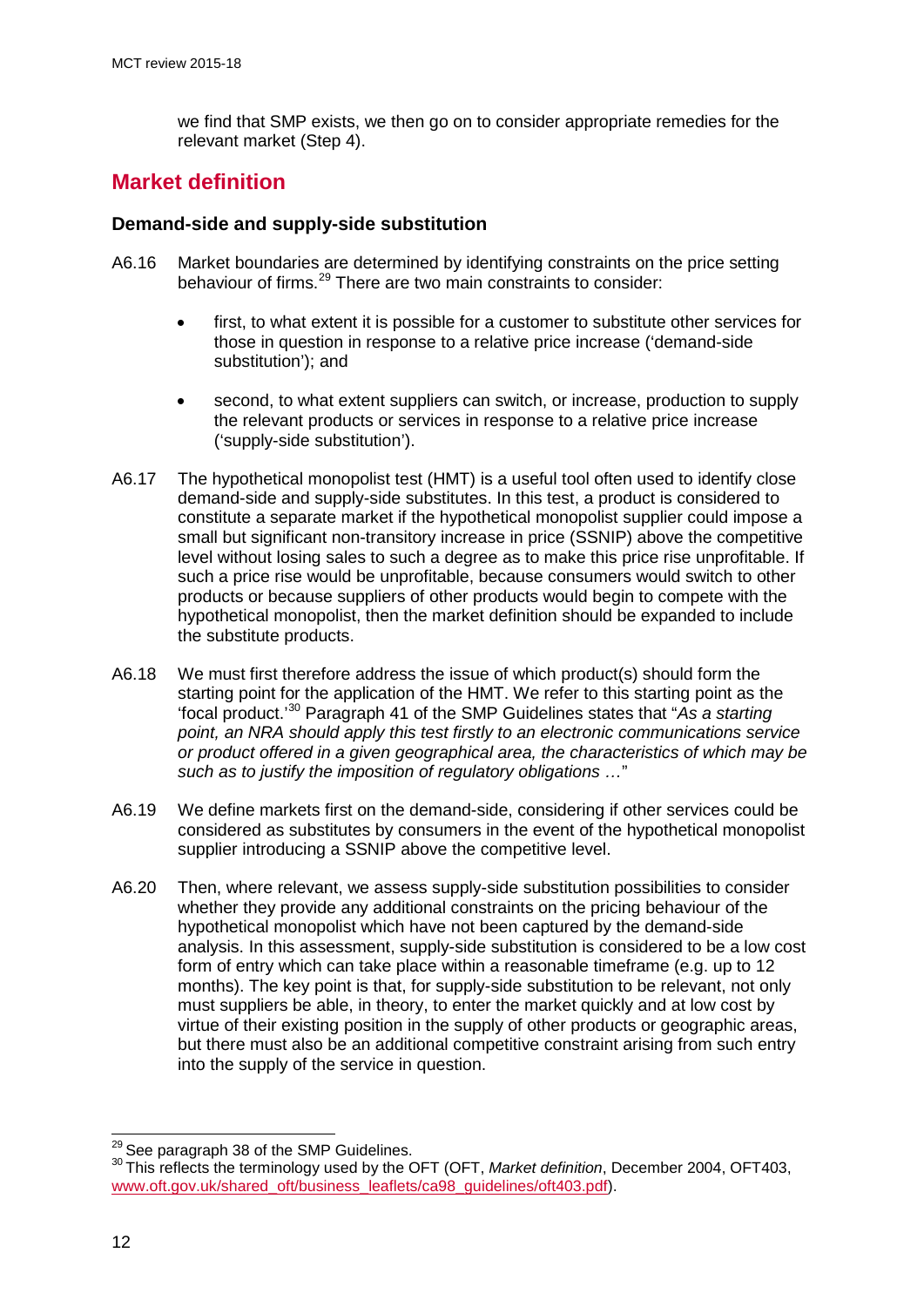A6.21 Therefore, in identifying potential supply-side substitutes, it is important that providers of these services have not already been taken into consideration. There might be suppliers who provide other services but who might also be materially present in the provision of demand-side substitutes to the service for which the hypothetical monopolist has raised its price. Such suppliers are not relevant to supply-side substitution since they supply services already identified as demandside substitutes. As such, their entry has already been taken into account and so supply-side substitution from these suppliers cannot provide an additional competitive constraint on the hypothetical monopolist. However, the impact of expansion by such suppliers can be taken into account in the assessment of market power.

#### **Bundling**

 $\overline{a}$ 

- A6.22 A common feature of the telecoms sector is the supply of bundles of different services. The Explanatory Memorandum to the 2007 EC Recommendation explains that in most cases the individual services in a bundle are not good demand-side substitutes of each other, yet may be considered as part of the same retail market if there is no independent demand for individual parts of the bundle.
- A6.23 However, the Explanatory Memorandum goes on to say that if, in the presence of a SSNIP there is evidence that a sufficient number of customers would "unpick" the bundle and obtain the service elements of the bundle separately, then it can be concluded that the service elements constitute the relevant markets in their own right.
- A6.24 BEREC's report on bundles expands on this and says that economies of scope and transaction cost savings might make it less likely that consumers will "unpick" a bundle.<sup>[31](#page-15-0)</sup> It also suggests that evidence relating to consumer switching between bundled and unbundled products, switching costs, and the take-up of bundles compared to individual products (and the availability of individual products) can be used to infer substitutability of bundled and unbundled products.

#### **Homogeneous competitive conditions**

- A6.25 In certain circumstances, it may also be appropriate to define a product market by grouping together services which are subject to homogeneous competitive conditions, despite the absence of demand- and supply-side substitutability. Homogeneity of competitive conditions is chiefly used in defining geographic markets to combine, into a single market, different geographic areas in which competitive conditions are nonetheless sufficiently homogeneous. However, it can also be used in the product market definition analysis. This approach can help streamline the subsequent market power analysis by reducing the need to review multiple markets for products the provision of which is subject to homogeneous competitive conditions.
- A6.26 However, combining products and services based on homogenous competition conditions, is – by definition – only appropriate where this would not alter any subsequent findings on SMP (relative to defining those markets separately and making separate market power assessments accordingly). Provided this is the case, then we consider applying this criterion to both our product and geographic

<span id="page-15-0"></span><sup>31</sup> BEREC, BoR (10) 64, *BEREC report on the impact of bundled offers in retail and wholesale market definition*, December 2010,

[http://berec.europa.eu/eng/document\\_register/subject\\_matter/berec/reports/?doc=209.](http://berec.europa.eu/eng/document_register/subject_matter/berec/reports/?doc=209)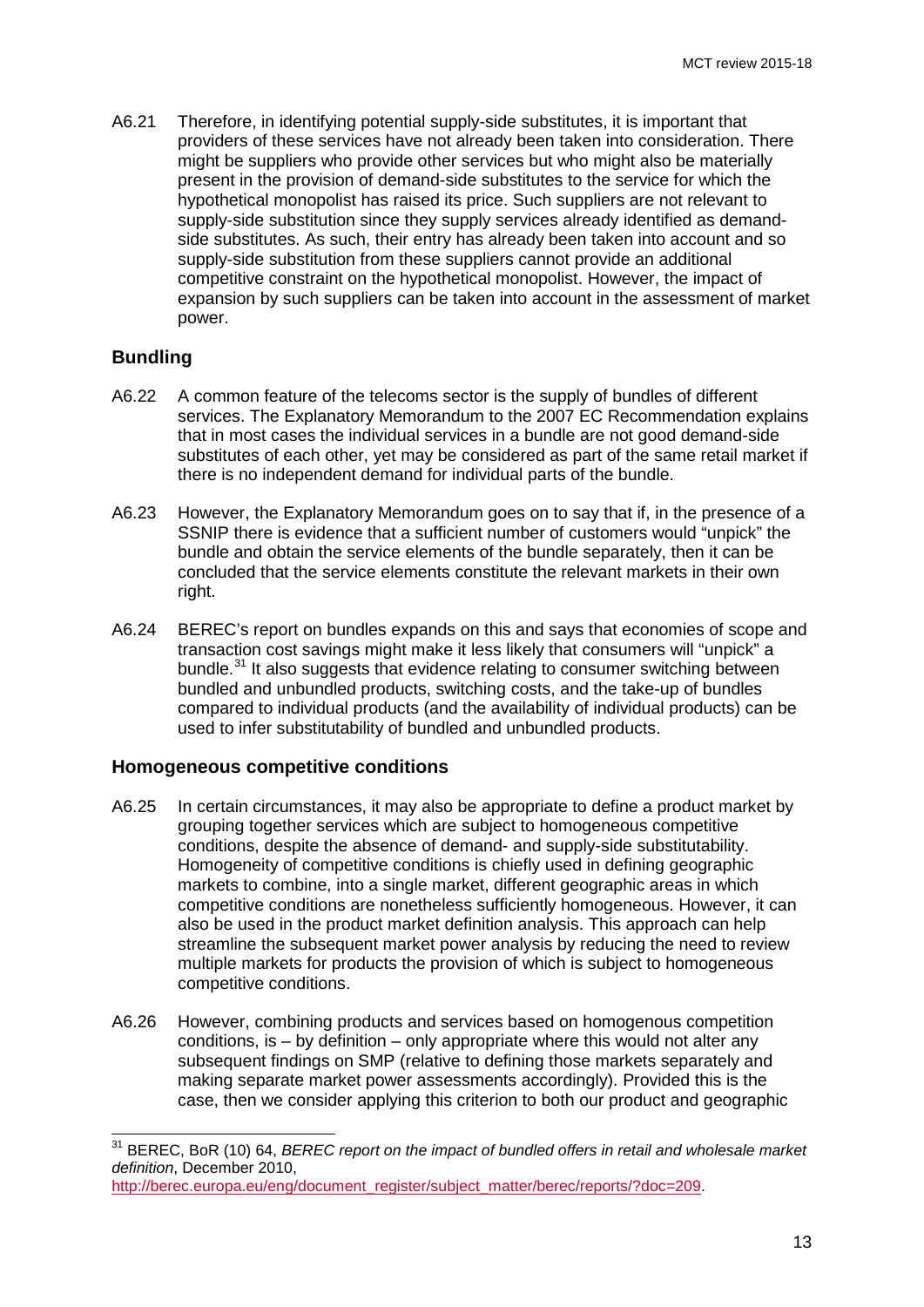market definition analysis is appropriate since market definition, as explained above, is a means to an end and the end is an assessment of the effectiveness of competition in the relevant market which involves carrying out the market power analysis.

A6.27 Our approach also takes into account the SMP Guidelines. In particular, paragraph 56 of the SMP Guidelines states that:

> "According to established case-law, the relevant geographic market comprises an area in which the undertakings concerned are involved in the supply and demand of the relevant products or services, in which area the conditions of competition are similar or sufficiently homogeneous and which can be distinguished from neighbouring areas in which the prevailing conditions of competition are appreciably different…"

A6.28 Hence, subject to the relevant caveats above, where there are geographic areas where competitive conditions are sufficiently homogeneous, the definition of the relevant geographic market will include all of those areas within one market.

## **Common pricing constraints**

A6.29 Another factor that is sometimes considered in setting market boundaries is whether there exist common pricing constraints across customers, services or geographic areas (i.e. areas in which a firm voluntarily offers its services at a geographically uniform price). Where common pricing constraints exist, the geographic areas in which they apply could be included within the same relevant market even if demand-side and supply-side substitutes are not present. Failure to consider the existence of a common pricing constraint could lead to unduly narrow markets being defined.

## **Relevance of existing regulation – the modified Greenfield approach**

- A6.30 When we conduct our analysis to define the relevant retail and wholesale markets we assume that there is no SMP regulation in place in the market under consideration or in downstream markets – the so-called 'modified Greenfield approach'.[32](#page-16-0)
- A6.31 This approach means we conduct Step 1 and Step 2 of the approach set out in Figure A9.1 in the absence of SMP regulation. To do otherwise would mean that the subsequent wholesale market power assessment (Step 3) would be informed by a previous retail market definition that itself relied on a wholesale regulatory remedy arising from the finding of wholesale market power. This would be a circular and incorrect approach to market definition.
- A6.32 However, at both Steps 1 and 2, it remains appropriate to take into account *ex-ante* regulation arising from SMP findings in markets other than those being defined. Further, having defined the wholesale market, it may be necessary to go on to consider whether *ex-ante* regulation is necessary at the retail level. In carrying out this retail level assessment, it is appropriate to take into account any regulation that is upstream of the market being considered, as upstream regulation (e.g. wholesale remedies) has the potential to affect the competitive state of downstream (i.e. retail)

<span id="page-16-0"></span> $32$  See also section 2.5 of the Explanatory Note to the 2007 EC Recommendation.  $\overline{a}$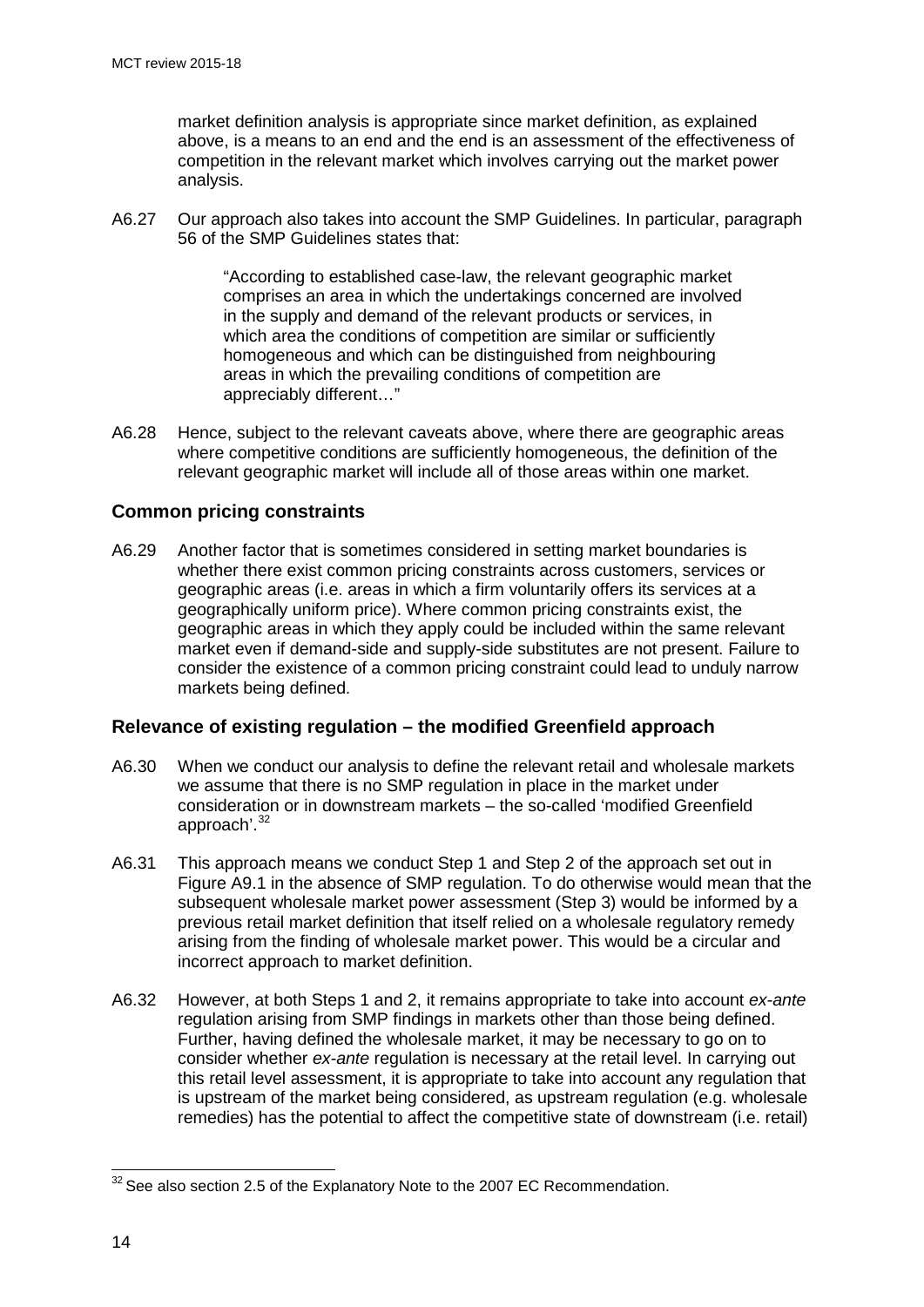markets (indeed, this is generally one of the main intentions of upstream regulation).

#### **Geographic market**

- A6.33 In addition to the product(s) to be included within a market, market definition also requires the geographic extent of the market to be specified. The geographic market is the area within which demand side and/or supply side substitution can take place and is defined using a similar approach to that used to define the product market. We have considered the geographic extent of each relevant market covered in this market review.
- A6.34 There are a number of possible approaches to geographic market definition. One approach would be to begin with a narrowly-defined area and then consider whether a price increase by a hypothetical monopolist in that narrowly defined area would encourage customers to switch to suppliers located outside the area (demand-side substitution) or CPs outside the area to begin to offer services in the area (supply-side substitution). If demand and/or supply side substitution is sufficient to constrain prices then it is appropriate to expand the geographic market boundary.
- A6.35 We recognise that in certain communications (product) markets in the UK, there could be different competitive pressures in different geographic areas. In this case, we therefore have to consider whether it would be appropriate to identify separate geographic markets for some services (note also that the discussion above about homogenous competitive conditions and common pricing constraints is relevant). Defining separate markets by geographic area may be problematic because, due to the dynamic nature of communications markets, the boundary between areas where there are different competitive pressures may be unstable and change over time, rendering the market definition obsolete.
- A6.36 An alternative approach is to define geographic markets in a broader sense. This involves defining a single geographic market but recognising that this single market has local geographical characteristics. That is to say, recognising that within the single market there are geographic areas where competition is more developed than in other geographic areas. This avoids the difficulties of proliferation and instability in the definition.

#### **Market power assessment**

A6.37 As we recognise above, market definition is not an end in itself. The definition of the scope of the relevant economic market is carried out in order to identify the product(s) and the geographic area over which a competition assessment can be made of CPs' ability to act to an appreciable extent independently of competitors, customers and consumers, i.e. whether there are any CPs that hold a position of SMP within a particular market.

### **Definition of SMP**

A6.38 Sections 45, 46 and 78 of the Act grant us the power under certain circumstances to set conditions which require CPs to do certain things. Specifically, sections 46(7) and 46(8) state that SMP services conditions may be imposed on a particular person who is either a CP or a person who makes associated facilities available, and who has been determined to have SMP in a services market (i.e. a specific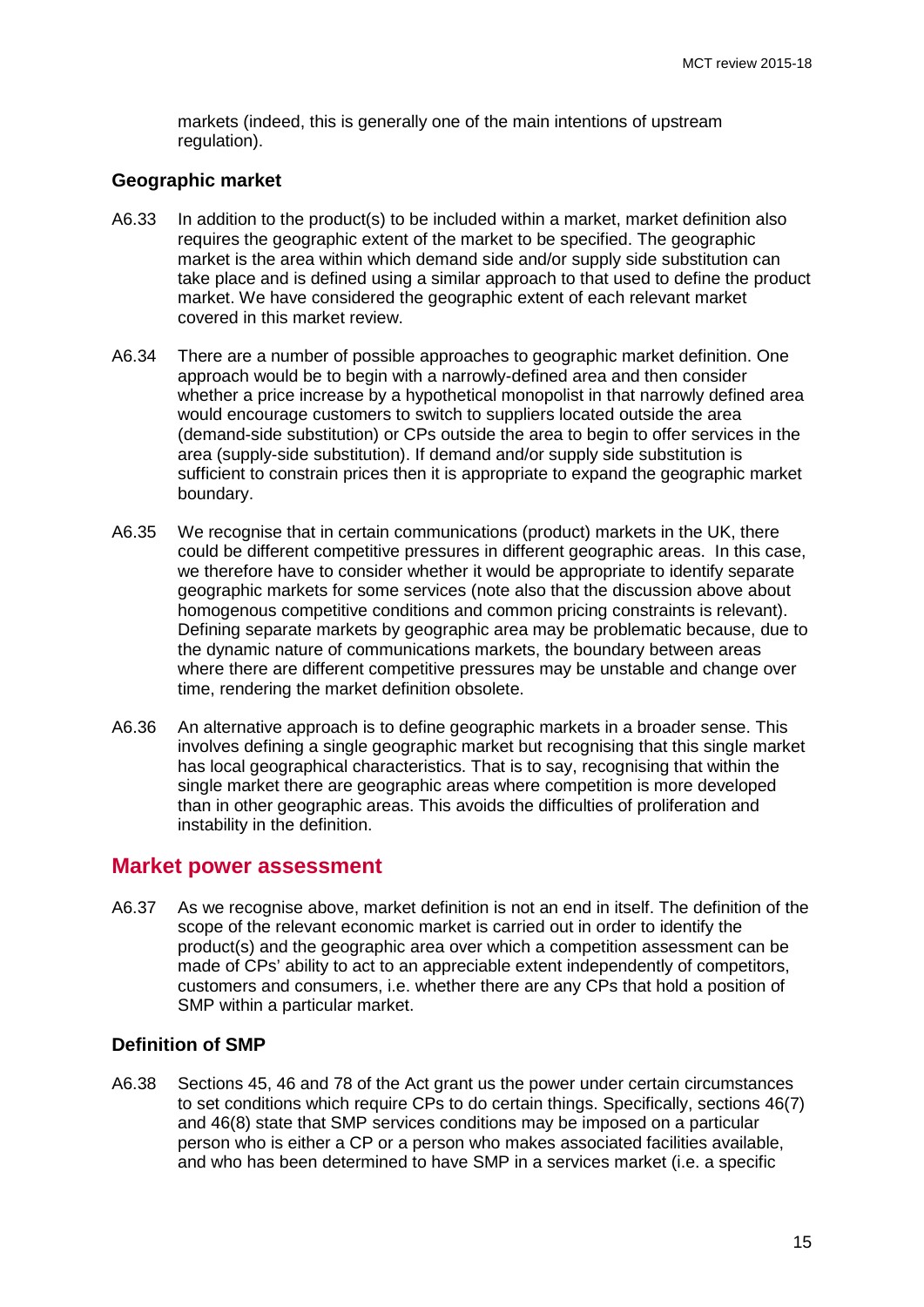market for electronic communications networks, electronic communications services or associated facilities).

A6.39 Accordingly, having identified the relevant product and geographic market(s) and, where relevant having identified the market as susceptible to *ex-ante* regulation, we go on to analyse each market in order to assess whether any person or persons have SMP as defined in section 78 of the Act (construed in accordance with Article 14 of the Framework Directive). Section 78 of the Act provides that SMP is defined as being equivalent to the competition law concept of dominance in accordance with Article 14(2) of the Framework Directive which provides:

> "An undertaking shall be deemed to have significant market power if, either individually or jointly with others, it enjoys a position equivalent to dominance, that is to say a position of economic strength affording it the power to behave to an appreciable extent independently of competitors, customers and ultimately consumers."

A6.40 Further, Article 14(3) of the Framework Directive states that:

"Where an undertaking has significant market power on a specific market, it may also be deemed to have significant market power on a closely related market, where the links between the two markets are such as to allow the market power held in one market to be leveraged into the other market, thereby strengthening the market power of the undertaking."

- A6.41 Therefore, in the relevant market, one or more undertakings may be designated as having SMP where that undertaking or undertakings enjoy a position of dominance. Also, an undertaking may be designated as having SMP where it could lever its market power from a closely related market into the relevant market, thereby strengthening its market power in the relevant market.
- A6.42 In assessing whether an undertaking has SMP, we take due account of the EC SMP Guidelines as we are required to do under section 79 of the Act.

## **The criteria for assessing SMP**

- A6.43 The SMP Guidelines require NRAs to assess whether competition in a market is effective. This assessment is undertaken through a forward looking evaluation of the market (i.e. determining whether the market is prospectively competitive), taking into account foreseeable developments and a number of relevant criteria.<sup>[33](#page-18-0)</sup>
- A6.44 Our assessments of SMP are concerned with the prospects for competition over the review period of three years. Ultimately, we want to understand how the markets are likely to develop, and whether competition is likely to be, or become, effective during this review period. Below we set out certain key factors that we are likely to consider when assessing SMP.<sup>[34](#page-18-1)</sup>

<span id="page-18-0"></span> $^{33}$  See, for example, paragraphs 19 and 20, and the opening words of paragraph 75, of the SMP Guidelines.  $\overline{a}$ 

<span id="page-18-1"></span><sup>&</sup>lt;sup>34</sup> The factors listed in this Annex are not intended to be exhaustive – other evidence may be relevant. Paragraph 78 of the SMP Guidelines lists the following criteria that could be used to assess market power: overall size of the undertaking; control of infrastructure not easily duplicated; technological advantages or superiority; absence of, or low, countervailing buying power; easy or privileged access to capital markets/financial resources; product/services diversification (e.g. bundled products or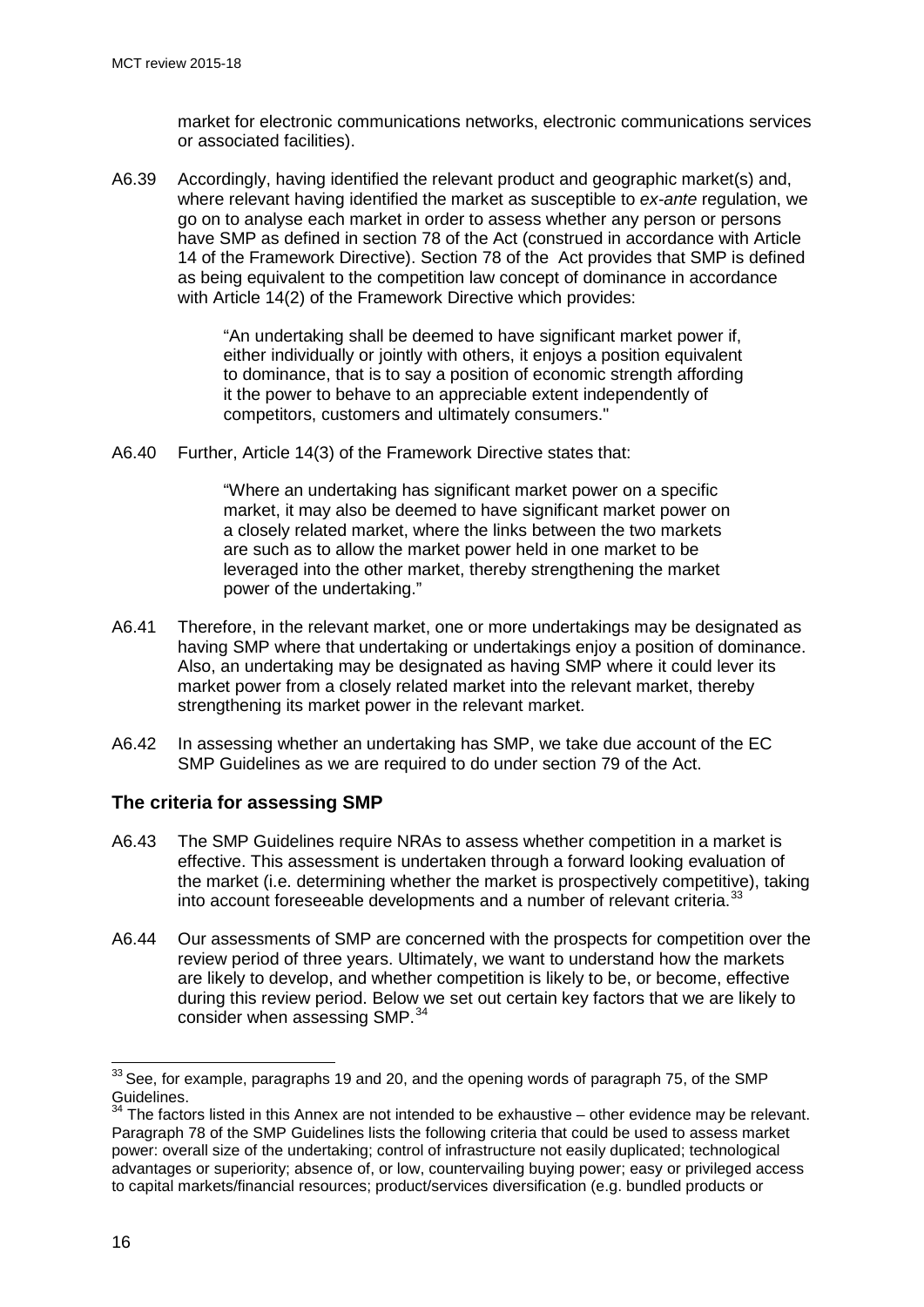A6.45 Where a market is found to be competitive then no SMP conditions can be imposed. Section 84(4) of the Act requires that any SMP condition in that market, applying to a person by reference to a market power determination made of the basis of an earlier analysis, must be revoked.

#### **Market shares**

A6.46 In the EC SMP Guidelines, the EC discusses market shares as being an indicator of (although not sufficient alone to establish) market power:

> "…Market shares are often used as a proxy for market power. Although a high market share alone is not sufficient to establish the possession of significant market power (dominance), it is unlikely that a firm without a significant share of the relevant market would be in a dominant position. Thus, undertakings with market shares of no more than 25% are not likely to enjoy a (single) dominant position on the market concerned. In the Commission's decision making practice, single dominance concerns normally arise in the case of undertakings with market shares of over 40%, although the Commission may in some cases have concerns about dominance even with lower market shares, as dominance may occur without the existence of a large market share. According to established caselaw, very large market shares — in excess of 50% — are in themselves, save in exceptional circumstances, evidence of the existence of a dominant position…"[35](#page-19-0)

A6.47 Market shares and market share trends provide an indication of how competitive a market has been in the past. If a firm has a persistently high market share, then that in itself gives rise to a presumption of SMP. However, changes in market share are also relevant to our assessment of prospects for competition. For example, a market share trend which shows a decline may suggest that competition will provide an effective constraint within the time period over which the SMP assessment is being conducted, although it does not preclude the finding of SMP.<sup>[36](#page-19-1)</sup>

#### **Barriers to entry and expansion**

A6.48 Entry barriers are important in the assessment of potential competition.<sup>[37](#page-19-2)</sup> The lower entry barriers are, the more likely it is that potential competition will prevent undertakings already within a market from profitably sustaining prices above competitive levels. Moreover, the competitive constraint imposed by potential entrants is not simply about introducing a new product to the market. To be an effective competitive constraint, a new entrant must be able to attain a large enough scale to have a competitive impact on undertakings already in the market. This may entail entry on a small scale, followed by growth. Accordingly, whether there are barriers to expansion is also relevant to an SMP assessment. Many of the factors that may make entry harder might also make it harder for undertakings that have recently entered the market to expand their market shares and hence their competitive impact.

services); economies of scale; economies of scope; vertical integration; a highly developed distribution and sales network; absence of potential competition; and barriers to expansion. 35 Paragraph 75 of the SMP Guidelines. -

<span id="page-19-2"></span><span id="page-19-1"></span><span id="page-19-0"></span><sup>&</sup>lt;sup>36</sup> See, for example, paragraph 75 of the SMP Guidelines.<br><sup>37</sup> Paragraph 80 of the SMP Guidelines.